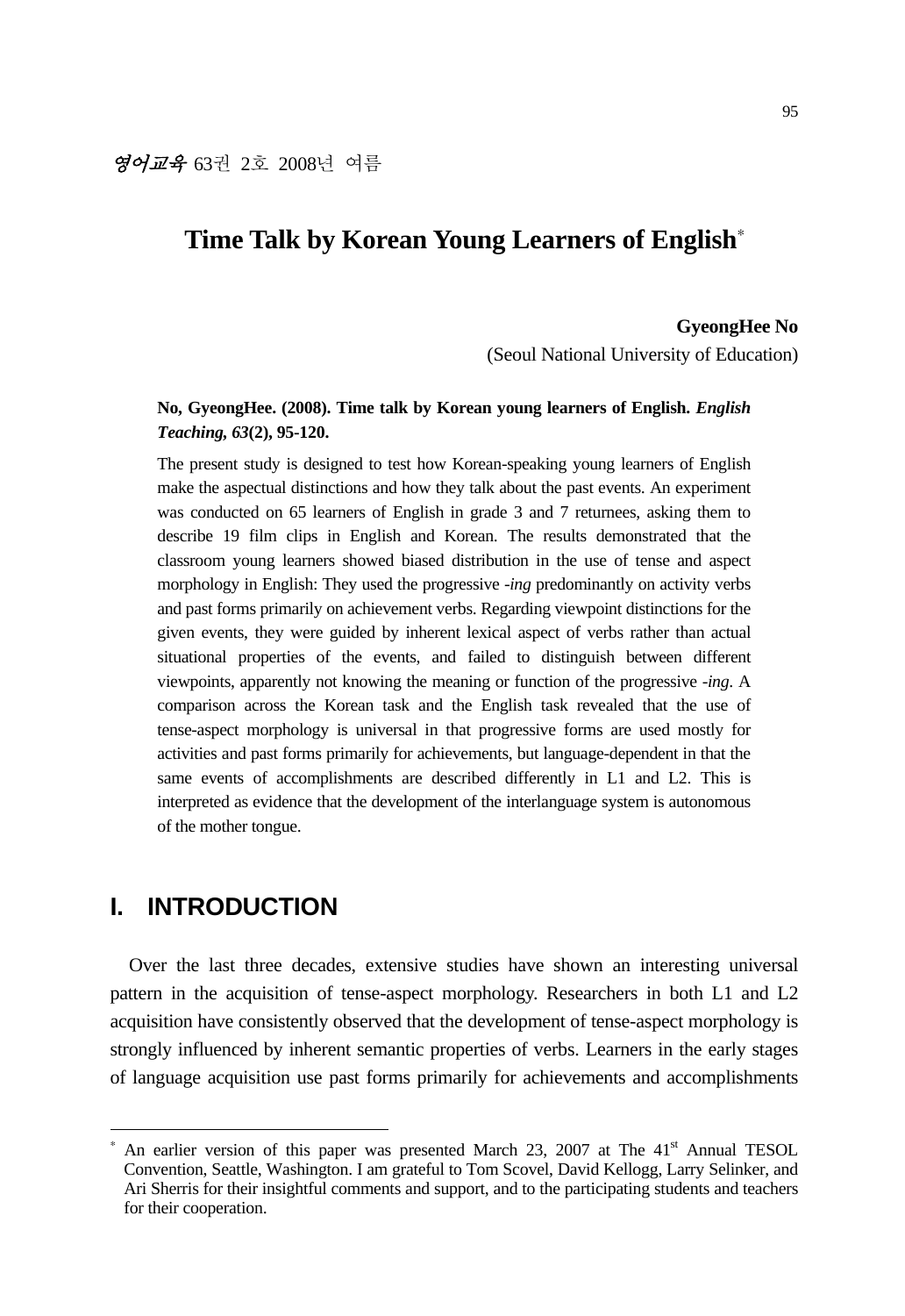#### 96 No, GyeongHee

and progressive forms predominantly for activity verbs. This phenomenon has been confirmed with a wide variety of languages, including English, French, Italian, Spanish, Chinese, and Japanese, and is variously referred to as the Defective Tense Hypothesis (Weist et al., 1984), the Primacy of Aspect Hypothesis (Andersen & Shirai, 1996; Shirai, 1991), the Aspect Hypothesis (Bardovi-Harlig, 2000; Robison, 1995; Rohde, 1996), the Lexical Aspect Hypothesis (Salaberry, 2000), or the Inherent Aspect Hypothesis (Housen, 2002). This study will collectively refer to it as the Primacy of Aspect Hypothesis.

Although previous studies have provided valuable insights into our understanding of how learners acquire tense-aspect morphology, some issues still remain to be solved. First, none of the previous studies, to my knowledge, have addressed the crucial issue of whether the learners are guided by actual aspectual properties of events or by inherent lexical aspect of verbs when they make aspectual distinctions. Second, few studies have directly dealt with the acquisition of function of the progressive *-ing*, providing obligatory contexts for its use. Third, little is known about how a learner describes the same events in two different languages, L1 and L2. It will be interesting to see whether the primacy of aspect is due to a universal cognitive tendency or due to language specific characteristics.

The empirical basis of the Primacy of Aspect Hypothesis for young classroom learners is still narrow. There have been extensive studies which reported on L2 adult learners in classroom contexts (Bardovi-Harlig & Bergstrom, 1996; Bardovi-Harlig & Reynolds, 1995; Shin-Hye Kim, 1999; Robison, 1995) and child learners in naturalistic contexts (Eun-Joo Lee, 2001; Rohde, 1996, 2002). However, few studies have been conducted on L2 child classroom learners. The present study goes beyond mere replication of the issues dealt with in the previous studies and tries to broaden our view on the development of the interlanguage system.

## **II. THEORETICAL BACKGROUND**

#### 1. Tense and Aspect

Tense and aspect are complementary temporal systems. Tense locates an event in time coding the deictic relationships between speech time and event time. Aspect, on the other hand, presents the internal structure of the event, characterizing "different ways of viewing the internal temporal constituency of a situation" (Comrie, 1976, p. 3). The two sentences, *Rosa is dancing* and *Rosa was dancing*, differ in tense, the former being present and the latter past. Conversely, the sentences, *Rosa danced* and *Rosa was dancing* contrast in aspect, the former viewing the situation externally and the latter internally. Temporal information of a sentence is represented by a composite of both tense and aspect.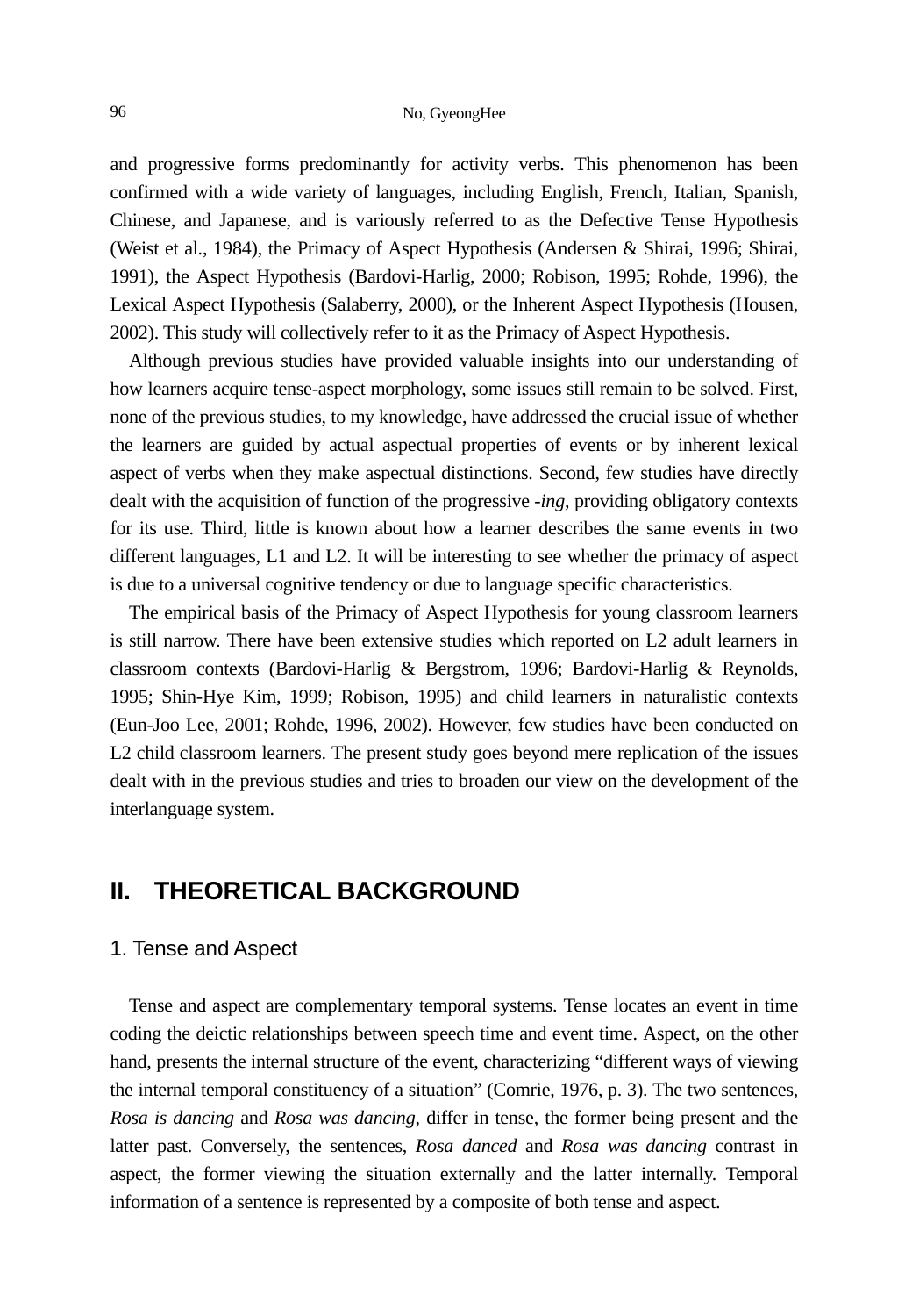There are two types of aspect: situation aspect and viewpoint aspect (Smith, 1991, 1997). Situation aspect, which is more often called lexical aspect, is based on inherent temporal properties of verbs or predicates. For example, *love* is inherently stative while *dance* is inherently a process. Vendler (1967) classified situation types of verbs into four categories: state, activity, accomplishment, and achievement. The situation types can be characterized with three semantic distinctions, dynamicity (stative vs. dynamic), durativity (durative vs. punctual), and telicity (telic vs. atelic) (Comrie, 1976). Table 1 shows how the Vendlerian four verb categories interact with these three distinctions. Dynamicity distinguishes state from the other three events (activity, accomplishment, achievement), since this situation type does not have dynamic properties. Telicity differentiates activity from accomplishment and achievement, both of which have natural endpoints. Durativity separates accomplishment from achievement, in so far as accomplishment has a clear endpoint.

| <b>Characteristics of Situation Types</b> |                              |  |  |  |  |  |  |  |  |  |  |  |
|-------------------------------------------|------------------------------|--|--|--|--|--|--|--|--|--|--|--|
| <b>Situations</b>                         | telic<br>durative<br>dvnamic |  |  |  |  |  |  |  |  |  |  |  |
| <b>States</b>                             |                              |  |  |  |  |  |  |  |  |  |  |  |
| Activity                                  |                              |  |  |  |  |  |  |  |  |  |  |  |
| Accomplishment                            |                              |  |  |  |  |  |  |  |  |  |  |  |
| Achievement                               |                              |  |  |  |  |  |  |  |  |  |  |  |

**TABLE 1** 

Most of the previous studies on the acquisition of tense and aspect discuss aspectual distinctions focusing on Vendler's four classes. It should be noted that Vendler's four aspectual categories are classified by focusing on verbs, not on verb phrases or predicates, even though aspectual classes of predicates are not determined based on verbs alone. However, arguments and/or adjuncts also play an important role in determining aspectual categories. For example, *walk* denotes an activity whereas *walk to the school* is an accomplishment. Smith (1991, 1997), on the other hand, employed the concept of 'verb constellation' to decide aspectual categories of a sentence. In this paper, I will follow Smith in her theory of aspect, but not including the semalfactives (e.g., *cough, jump*) of her fifth category.

Smith (1991, 1997) develops her theory of aspect, assuming that the aspectual categories are not language dependent, but are based in human cognitive abilities. She shows the properties of situation types using temporal schema as in (1). I and F indicate initial and final points of events and the dots represent internal dynamic stages.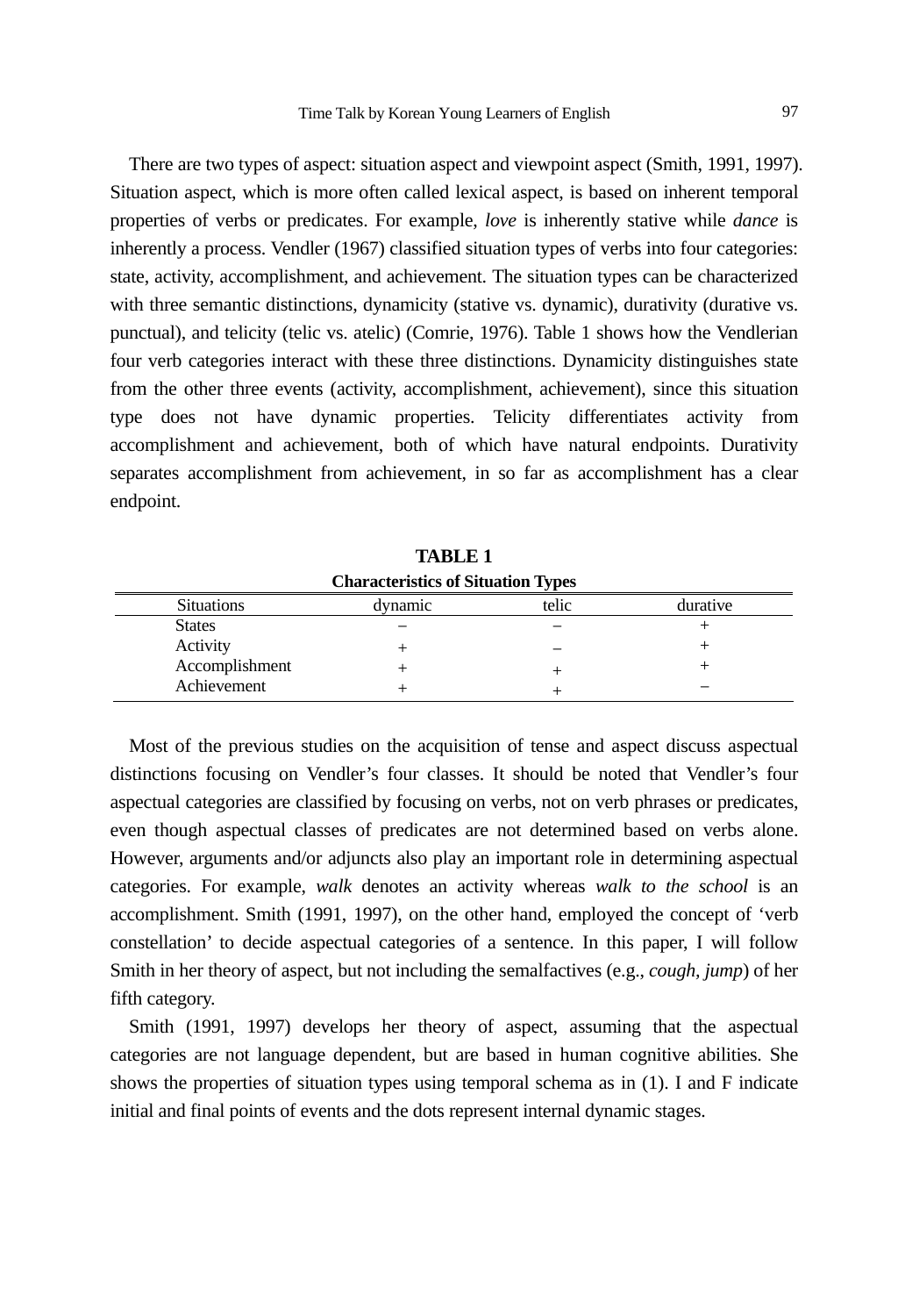(1) Temporal Schema for Situation Types States:  $(I)$   $(F)$  Activities: I ……… FArb Accomplishments: I …… FNat (R) Achievements: …… I (R) …… F

States are stable situations with no dynamic stages, consisting of a single period represented by a solid line. Typical states include [be happy] and [own a house]. Activities are processes which have successive stages. Activities terminate but do not finish since they have no natural endpoint. Typical activities are [swim] and [dance]. Accomplishments consist of a process and change of state which is the completion of the process, namely the natural endpoint. Typical accomplishments are [build a house] and [paint a picture]. Achievements are instantaneous events, as represented by simultaneous I (initial) and F (final) points, resulting in a change of state. The result of the change of state is symbolized as (R) and the dots represent preliminary and resultant stages. Typical achievements are [win the race] and [break a glass].

Viewpoint aspect, often called grammatical aspect since it is marked by grammatical forms, presents a perspective on situations. For example, perfective viewpoint looks at the situation from outside and imperfective viewpoint from inside. Perfective viewpoints include both endpoints (I and F) of a situation, while imperfective viewpoints focus on internal stages excluding initial and final points. In English, for instance, viewpoint aspect is denoted by the progressive *-ing*: the presence of the form indicates imperfective and its absence, perfective. Smith compares viewpoint aspect to the lens of a camera. Situations are the objects on which viewpoint lenses are trained, and viewpoint aspect determines how much of a situation they make visible.

Aspectual information of a sentence is represented by a composite of situations and viewpoint. To put it differently, situation type interacts with viewpoint, generating various interpretations. If perfective viewpoint is used on accomplishments as in (2a), for instance, it implies that the event is completed. If imperfective viewpoint is used on the same accomplishments, however, the receiver does not know whether the event is completed or not. In (2b), the receiver cannot figure out whether Rosa completed the painting of the house or not since the camera lens does not make the final point visible (The slashes in  $(2)$ ) indicate the part of the situation schema that is focused by the viewpoint).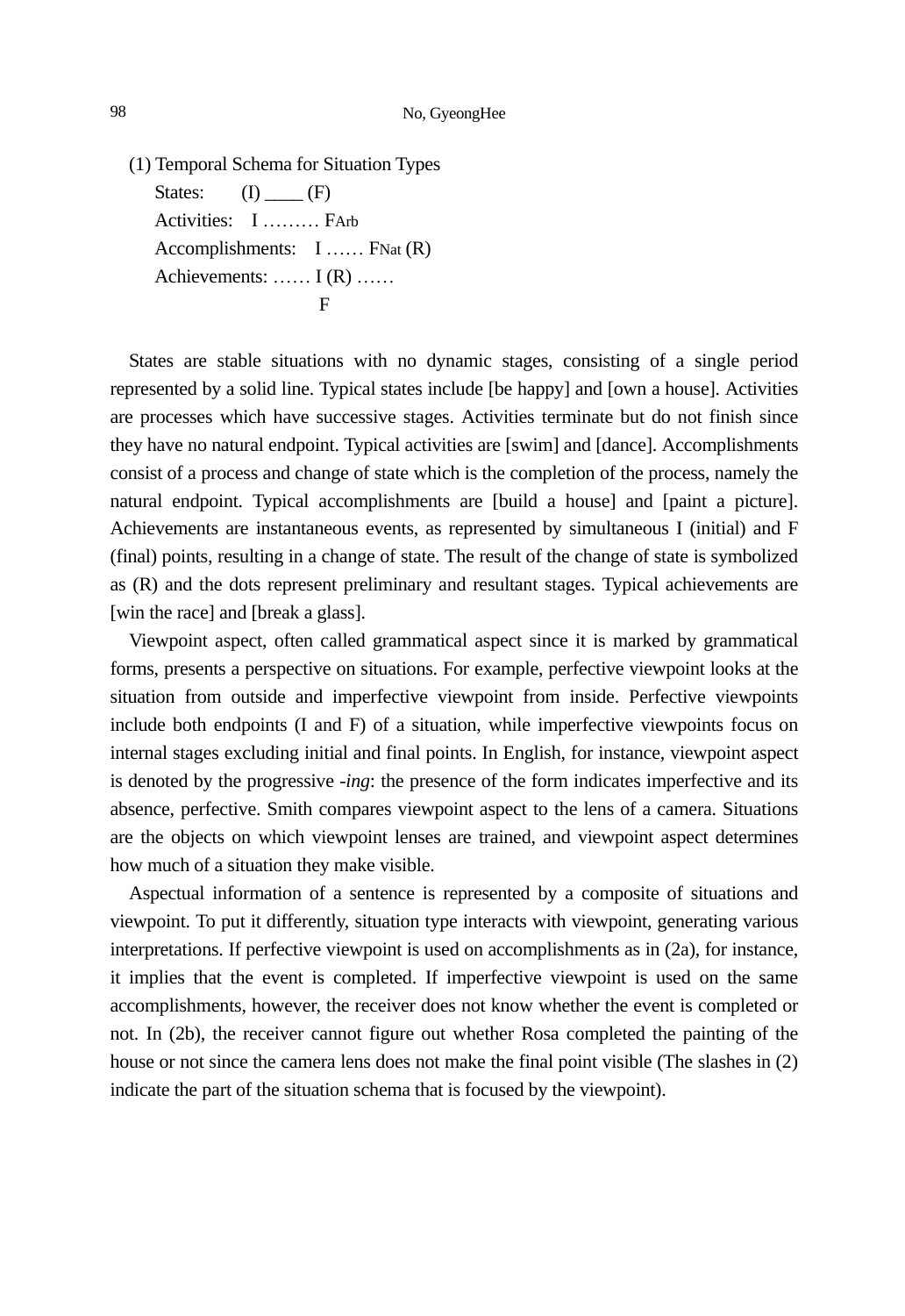(2) Temporal Schema of Viewpoint Aspect

a. Perfective: Rosa painted a house.

I **FNat** //////////////////

#### b. Imperfective: Rosa was painting a house.

 I …..…. FNat ///

The tense systems in English and Korean are similar. Like English, Korean has two tenses: past and nonpast (Chung-Soo Suh, 1996). Past tense is indicated by the morpheme *-ess* attached to any base verbs. Progressive ongoing events are indicated by the morpheme *-ko iss*. The Korean progressive *-ko iss*, however, differs from the English progressive *be*+*ing* in that it can refer to a resultative state and can be used with some stative verbs (e.g., *know*). In a narrative style, atemporal base verbs are used without specifying any tense.

## 2. Studies on the Primacy of Aspect Hypothesis

As early as the 1970s, studies in first language acquisition reported that children initially use verb inflections to mark aspectual distinctions such as telic versus atelic rather than tense. For instance, Bronckart and Sinclair (1973) first noticed that French-speaking children predominantly used the past form (*passé composé*) for events with a clear end result, but the present tense (*présent*) for those with no result. With Italian-speaking children, Antinucci and Miller (1976) found a similar tendency to Bronckart and Sinclair. Children before the age of two used past forms exclusively with telic verbs. Bloom et al. (1980) investigated the development of verb morphology by English-speaking children and found that the children used past forms more often on accomplishment or achievement verbs and the progressive *-ing* mainly with activity verbs. Researchers in first language acquisition claimed that children use tense inflections to encode aspectual distinctions, and this has been called the Primacy of Aspect Hypothesis.

Beginning in the 1980s, the Primacy of Aspect Hypothesis has been repeatedly tested in second language acquisition. Shirai (1991) and Anderson and Shirai (1996) summarized the hypothesis as follows.

- 1. Children first use past marking or perfective marking on achievement and accomplishment verbs, eventually extending its use to activity and stative verbs.
- 2. In languages that encode the perfective-imperfective distinction, imperfective past appears later than perfective past, and imperfective past marking begins with stative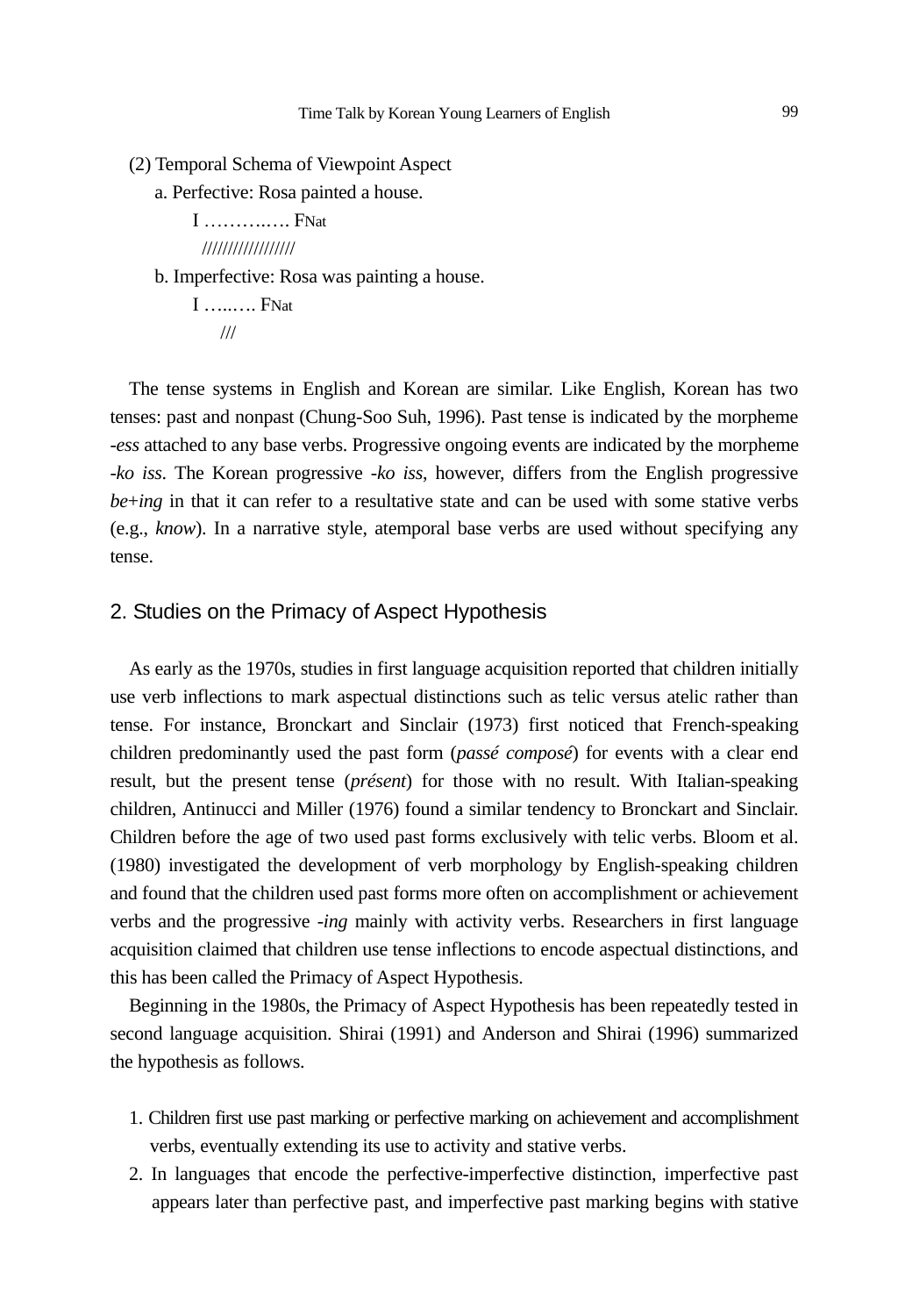## 100 No, Gyeong Hee

verbs and activity verbs, then extending to accomplishment and achievement verbs.

- 3. In languages that have progressive aspect, progressive marking begins with activity verbs, then extends to accomplishment or achievement verbs.
- 4. Progressive markings are not incorrectly overextended to stative verbs.

Extensive studies have been conducted to test the Primacy of Aspect Hypothesis in a wide variety of languages: English (Bardovi-Harlig, 1998; Kumpf, 1984; Robison, 1995), French (Bardovi-Harlig & Bergstrom, 1996), Italian (Giacalone-Ramat, 2002), Spanish (Andersen, 1991), Chinese (Li, 1989), and Japanese (Shirai, 2002; Shirai & Kurono, 1998). Some exceptions were reported regarding the fourth hypothesis of overextension of progressive marking on statives (Eun-Joo Lee, 2001; Robison, 1990; Rohde, 1996, 2002). Nevertheless, most of the researchers came to the conclusion that there is a universal pattern in the acquisition of tense-aspect morphology following the Primacy of Aspect Hypothesis.

To account for this phenomenon, several explanations have been proposed. Bronckart and Sinclair (1973) and Antinucci and Miller (1976), in a cognitive view following a Piagetian framework, attributed the phenomenon to the cognitive inability of the young child to conceive of the notion of pastness, and this was labeled the Defective Tense Hypothesis by Weist et al. (1984). This has been disconfirmed with adult L2 learners as they acquire the tense and aspect morphology moving in the same direction, just as the Primacy of Aspect Hypothesis predicted. Bickerton (1981), on the other hand, tried to account for the phenomenon using his Language Bioprogram Hypothesis, claiming innateness of language acquisition. According to him, children encode punctuality rather than tense with past morphology since they are born with the punctual-nonpunctual distinction.

Speaking from an input-driven point of view, Anderson (1993) proposed the Distributional Bias Hypothesis, which says that there is a distributional bias in the input to learners in that native speakers tend to use past morphology on accomplishment and achievement verbs and the progressive *-ing* primarily on activity verbs. Moving a step further, Shirai and Anderson (1995) and Andersen and Shirai (1996) adopted the prototype model from psychology to explain the reason for the distributional bias. The prototype theory put forward by Rosch (1973) to define category membership contends that there are prototypical members and marginal members in a category. For instance, *swallows* or *robins* are more prototypical members of the category 'bird' than *penguins* or *swans* are. Anderson and Shirai attributed the distributional bias in tense and aspect morphology to prototype effects within categories. They proposed that the prototypical member of past tense is achievements and that of progressive *-ing* is activities, and thus learners start using past inflections predominantly with achievement verbs, and progressive inflections with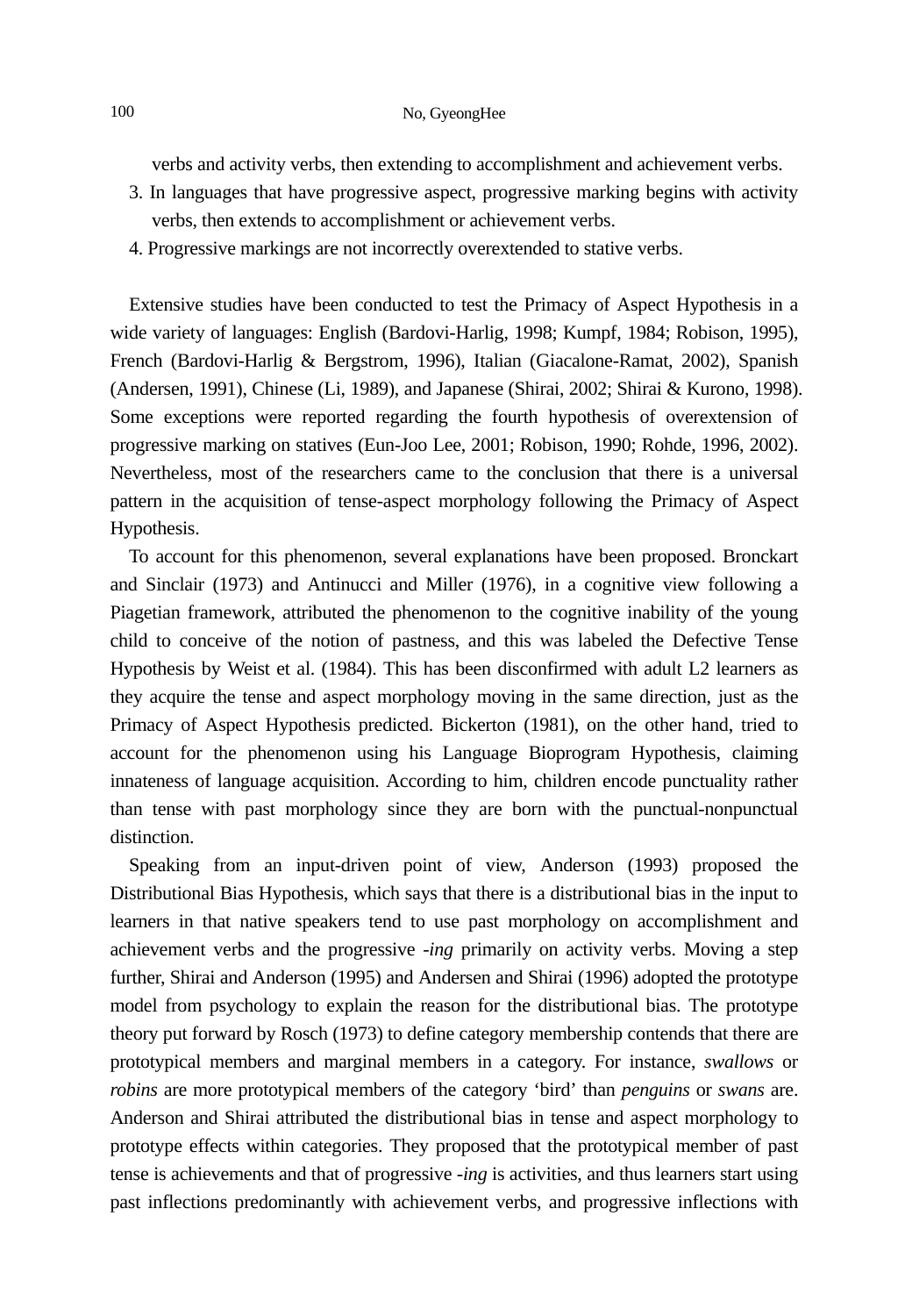activity verbs.

The vast majority of the researchers so far acknowledged that the Primacy of Aspect Hypothesis is a language universal phenomenon in that learners are sensitive to aspectual distinctions from the very early stages of language acquisition. Some crucial questions remain, however. First, it is unknown whether what the learners distinguish is the actual situational properties of events or some inherent lexical aspect of the verbs. A primary reason that this issue was not dealt with in the previous studies is that the researchers could not access actual situational properties of the production data under investigation. To judge the situation types of given expressions, they relied solely on linguistic contexts from narrative tasks such as film retelling, conversational data, or written data. This is very surprising when we admit that extralinguistic contexts such as actual physical properties as well as linguistic contexts are essential to decide the situation types of the events. As Andersen and Shirai (1996) and Housen (2002) rightly pointed out, the same lexical verbs can have different lexical aspects in different contexts. The same token [open the box], for example, can be classified in two different ways. If the box can be opened instantaneously, it is a punctual achievement; If it takes time to open it due to careful wrapping, then it is a durative accomplishment.

Also related with the problem above is a methodological weakness. Many of the previous studies relied on anecdotal naturalistic production data or uncontrolled narrative description, and thus the number of verbs was not balanced across lexical aspectual classes. In this case, repeated use of a few verbs may inflate the token count of specific semantic categories, blurring the aspect effect (In Kumpf (1984), most past-markings were given by *was*). They also lost crucial information on the use of verb inflections by pooling all the occurrences of the verbs.

The second question to be raised concerns the acquisition of meaning or function of tense and aspect morphology. No studies, to my knowledge, have directly addressed the issue of whether learners understand what the form progressive *-ing* stands for. Most previous studies clung to the tendency or preference of learners for tense-aspect morphology, not providing obligatory contexts for the forms. Bardovi-Harlig and Reynolds (1995) and Bardovi-Harlig and Bergstrom (1996) were successful in providing obligatory contexts for the use of the past in cloze-type tests, but this was not attempted for the progressive form in English (cf. Slabakova & Montrul (2002) for Spanish imperfective). It is essential to devise obligatory contexts for the progressive form where researchers can manipulate situational properties such as the duration time of events.

The third question worth bringing up is whether the interlanguage system is autonomous or language dependent in terms of the acquisition of tense and aspect. Smith (1991) assumed that the aspectual categories are not language dependent, but are based in human cognitive abilities. If this is the case, then we may expect that advanced learners or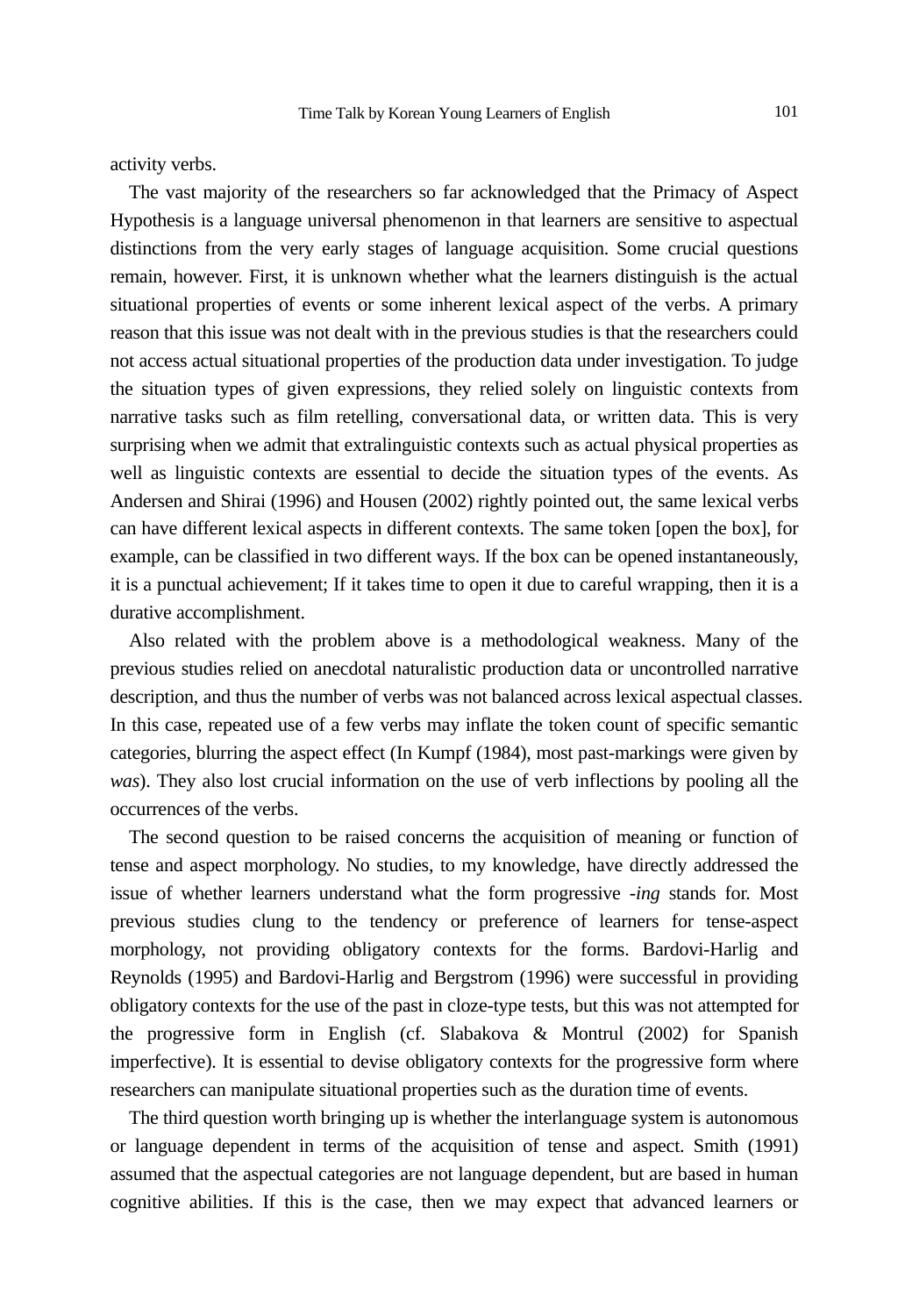bilinguals would describe the same events using the same aspectual viewpoint in two different languages, both L1 and L2.

## 3. Research Questions

The present study addresses the following questions. What is remarkable in the present study is that it focuses on aspectual distinctions including variations of viewpoints as well as situation type differences, providing obligatory contexts for the use of tense and aspect morphology. It also has some significance in that it tests the learners' L1 competence as well as L2 to gain a balanced view on the interlanguage system.

- 1. Do Korean-speaking young classroom learners follow the Primacy of Aspect Hypothesis?
- 2. When learners choose tense and aspect morphology, are they guided by actual situational features of the events or by the inherent lexical aspect of verbs? Are they sensitive to the contrast in viewpoint aspect, knowing the meaning or function of progressive *-ing*?
- 3. Do learners describe aspectual distinctions in the same way in their target language and native language? Is learners' interlanguage system autonomous or influenced by their native language?

# **III. METHOD**

#### 1. Participants

The participants were 80 Korean learners of English in grade three (aged 8 to 9 years old), selected from three different elementary schools located in Seoul. They had received English instruction in school for six to seven months since the beginning of the third grade, which amounts to less than 30 hours of instruction. Notice that in Korea English is taught as a regular subject under the national curriculum, starting from the third grade for an hour a week. This is increased to two hours a week in Grades 5 and 6. In the third grade, only spoken English is taught with a textbook which contains only pictures and some Korean instructions. Even though English instruction is given from the third grade in school, the vast majority of the learners began to learn English earlier than that in private institutions. Out of 80 students, 72 reported that they have been learning English for two to five hours a week outside of the school since between one to three years ago.

Seven returnees who returned from an extended stay in an English speaking country were included as a control group: five from America, one from England, and one from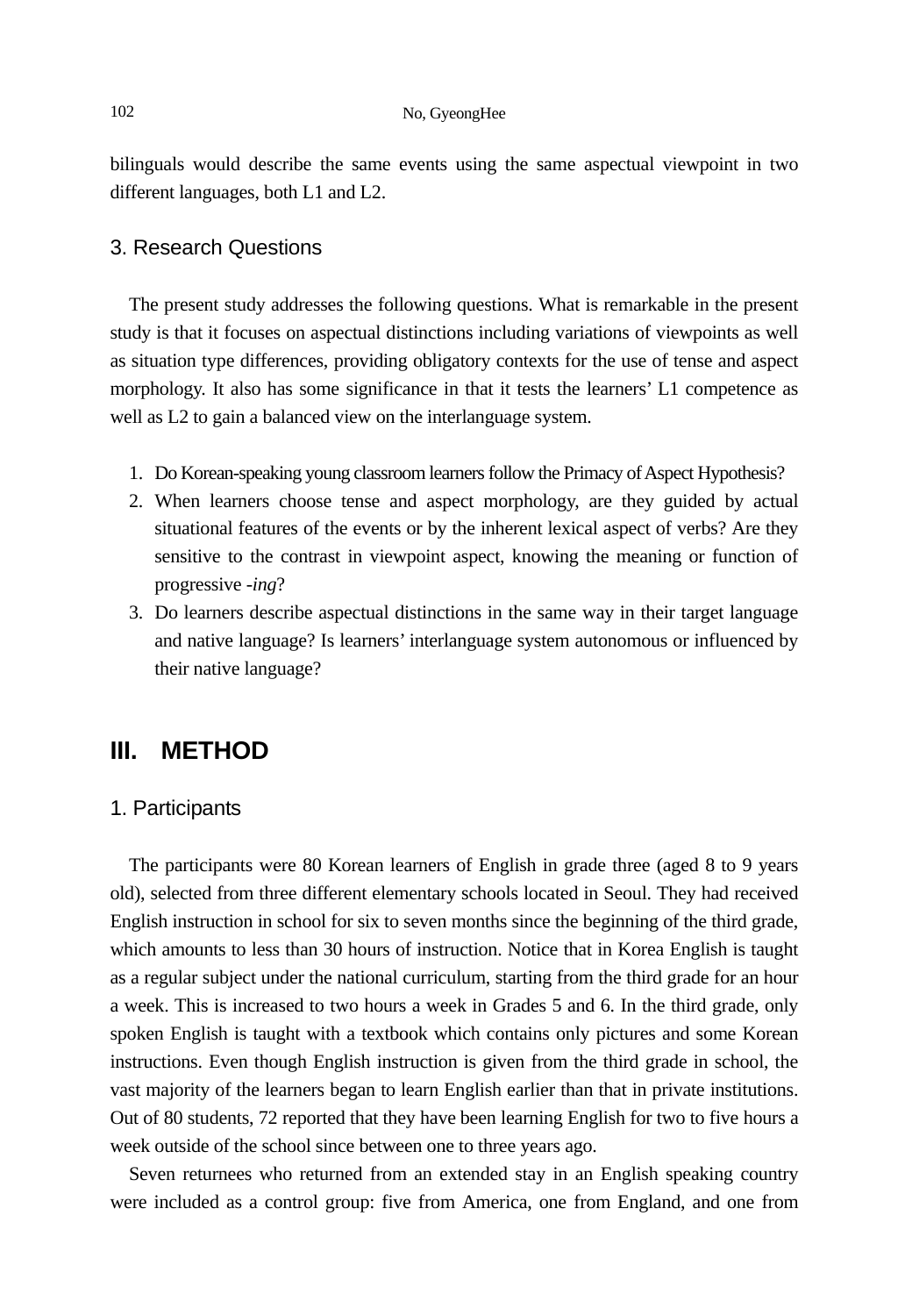New Zealand. They were born in Korea but had lived in those countries for three to nine years and came back to Korea less than a year ago. They were attending a returnee's class in grade 4, a sheltered class, in an elementary school in Seoul.

## 2. Design

The experiment was designed to test how Korean-speaking learners of English describe the aspectual distinctions and how they talk about the past events. Nineteen events were created on film clips to present aspectual distinctions in two dimensions: situation type aspect and viewpoint aspect, as schematized in Table 2. The figures in parentheses show the time in seconds taken for each event in film clips.

| <b>Event Types</b>    |                                                                                       |                                                                                                        |                                                                                     |                                                                                                               |  |  |  |  |  |
|-----------------------|---------------------------------------------------------------------------------------|--------------------------------------------------------------------------------------------------------|-------------------------------------------------------------------------------------|---------------------------------------------------------------------------------------------------------------|--|--|--|--|--|
| <b>Situation Type</b> | Activity                                                                              |                                                                                                        | Accomplishment                                                                      | Achievement                                                                                                   |  |  |  |  |  |
| Viewpoint             |                                                                                       | Completed<br>(perfective)                                                                              | Terminated<br>(imperfective)                                                        |                                                                                                               |  |  |  |  |  |
| Event                 | Swim<br>(9)<br>sleep<br>(9)<br>read book<br>(9)<br>watch<br>(9)<br>play violin<br>(9) | draw cup<br>(17)<br>write 'A'<br>(11)<br>color star<br>(30)<br>paint dog<br>(27)<br>close door<br>(10) | draw circle<br>(5)<br>write name<br>(10)<br>color ship<br>(8)<br>paint house<br>(8) | touch nose<br>(4)<br>throw ball<br>(6)<br>kiss stuffed animal<br>(4)<br>drop eraser<br>(3)<br>open box<br>(5) |  |  |  |  |  |

**TABLE 2** 

The variable of situation type includes three semantic categories (activities, accomplishmentscompleted, achievements), each type having five events. Stative, which is not an event, was excluded since it was not easy to create scenes to show stative properties on film clips.

The variable of viewpoint aspect, perfective versus imperfective, was devised to investigate how the learners use the progressive *-ing* in obligatory contexts. The viewpoint variable was nested within the situation type, accomplishment, since the contrast in viewpoint aspect cannot be shown with the other two event types: Activities do not have a natural endpoint and achievements are not durative. Recall that in English the absence of the progressive *-ing* indicates perfective viewpoint and its presence presents imperfective viewpoint. As noted earlier, perfective viewpoint on accomplishments implies that the event is completed. When imperfective viewpoint is used on the same accomplishments, on the other hand, the receiver does not know whether the event is completed or not: The event is simply terminated.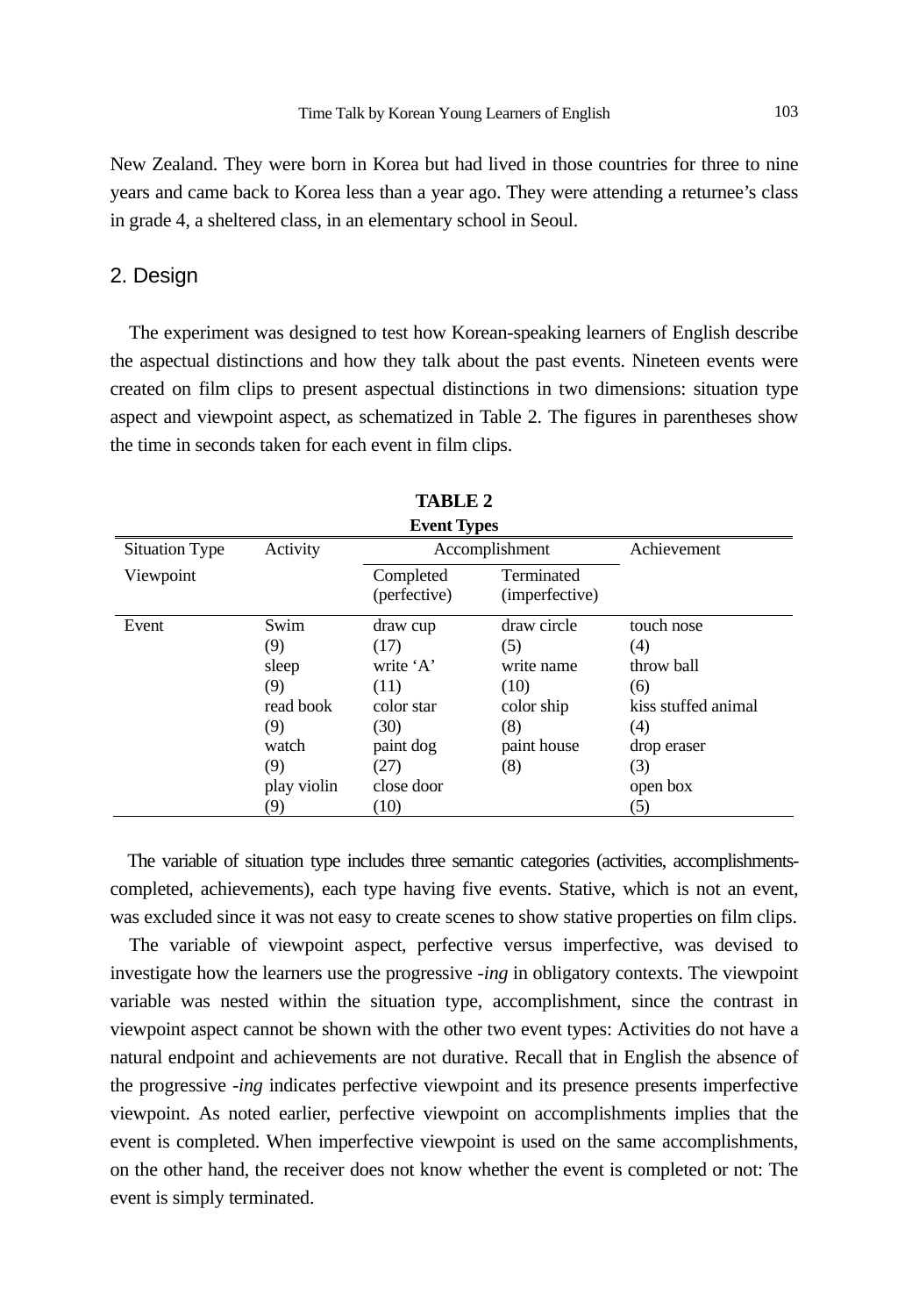## 104 No, GyeongHee

Completed events and terminated events differ in the span of viewpoint. For the completed events, the film clips showed the natural endpoint of the events. For terminated events, only some part of the event was shown to the subject, intentionally excluding the final endpoints. For the event of drawing a circle, for instance, the film clip cut off in the middle of drawing a circle, and the completion of a circle was not shown. If the film clip cuts off in the middle of drawing a circle, the event is simply terminated but not completed since the goal is not reached, and thus the scene should be described with the progressive *-ing*.

Noteworthy is that the actual situational properties of the events as provided in film clips can be different from inherent lexical aspect of the verbs to be expected to use. For instance, [kiss a stuffed animal] can be an activity or an accomplishment, depending on the duration time of the event. In the experiment, a man kissed a stuffed animal instantaneously, and this was classified as achievement. The events, [open the box] and [close the door] can be achievements or accomplishments, depending on the duration time of the events, too. In the film clips, the box was opened instantaneously and the sliding door was closed taking time, and thus the two events were classified into achievement and accomplishment respectively. This was to see whether learners are guided by actual situational properties of the events or by inherent lexical aspect of verbs when they choose tense and aspect morphology.

## 3. Procedure

The experiment was conducted individually after school in an empty classroom. Nineteen film clips randomly arranged were shown one by one by the researcher to a child through a computer monitor. The film clips lasted from 3 to 30 seconds, depending on event properties and viewpoint types. Each scene included a Korean voice and an actor following the command given by the voice. This was to control the language inventory the learners produce, otherwise they would describe the events from different viewpoints focusing on various aspects of the scenes.

The child was asked to describe each scene orally 10 seconds after the scene was turned off. The interval of 10 seconds between the event and the oral description was to create a situation requiring the use of past forms. A linguistic context as well as a nonlinguistic context was provided to encourage the use of past forms through the instruction (i.e., *Pon kes-ul malhayposey-yo* 'Please describe what you saw') given in Korean.

Each child carried out the task in Korean and in English. The Korean task was administered first so that the children would feel the English task familiar enough to lower their task anxiety in English. English data were collected two weeks later than were Korean data, in order to minimize direct language transfer, if any.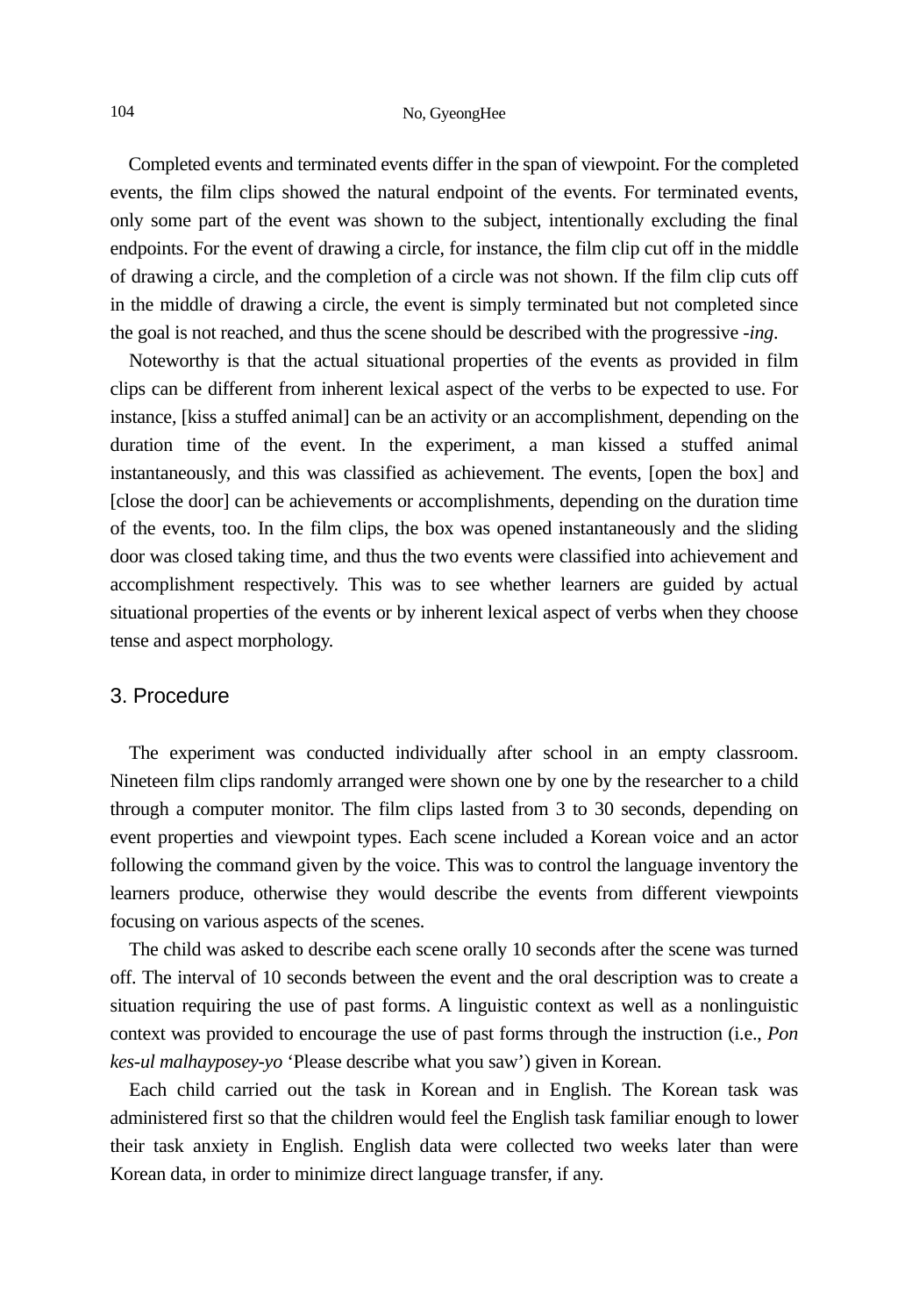#### 4. Data Analysis

The oral data were analyzed focusing on verb morphology. The English tense and aspect morphology used by the students include base verbs,  $Be$ +verbs, bare progressives with no auxiliary, present progressives, and pasts, as in (3).

(3) Type of Verb Forms Base verb: *A girl sleep Be*+verb: *A girl is sleep* Bare progressive: *A girl sleeping* Progressive: *A girl is sleeping* Past: *A girl slept* 

The form *Be*+verb was coded as Base verb, and bare progressives were counted as Progressive. Simple present forms (e.g., sleeps) did not occur in the data. The errors other than verb forms were not considered. Regularized past forms such as *drawed* and *throwed* were coded as past forms. Verb forms in the Korean task included progressive (*ko-iss*), past (*ess*), and atemporal present (*hay-yo*). Even though there are other forms to indicate progressive in Korean such as *hanun chwung* ('is in the middle of'), only the *ko-iss* form appeared in the data.

## **IV. RESULTS**

Only data from 65 students and from the 7 returnees were subjected to analysis. The other 15 students were excluded in the analysis since they failed to describe more than half of the events in the English task or they did not use the tense-aspect morphology even once.

## 1. English Task

The students did not use verb forms equally with all verbs. Rather, the use of tense and aspect morphology was influenced by aspectual classes. The total of 847 verb tokens were obtained for analysis as some students failed to describe more than one scene. Table 3 displays the distribution of verb forms across the three semantic categories. The figure in each cell indicates the number of the students who produced each verb form among the 65 students.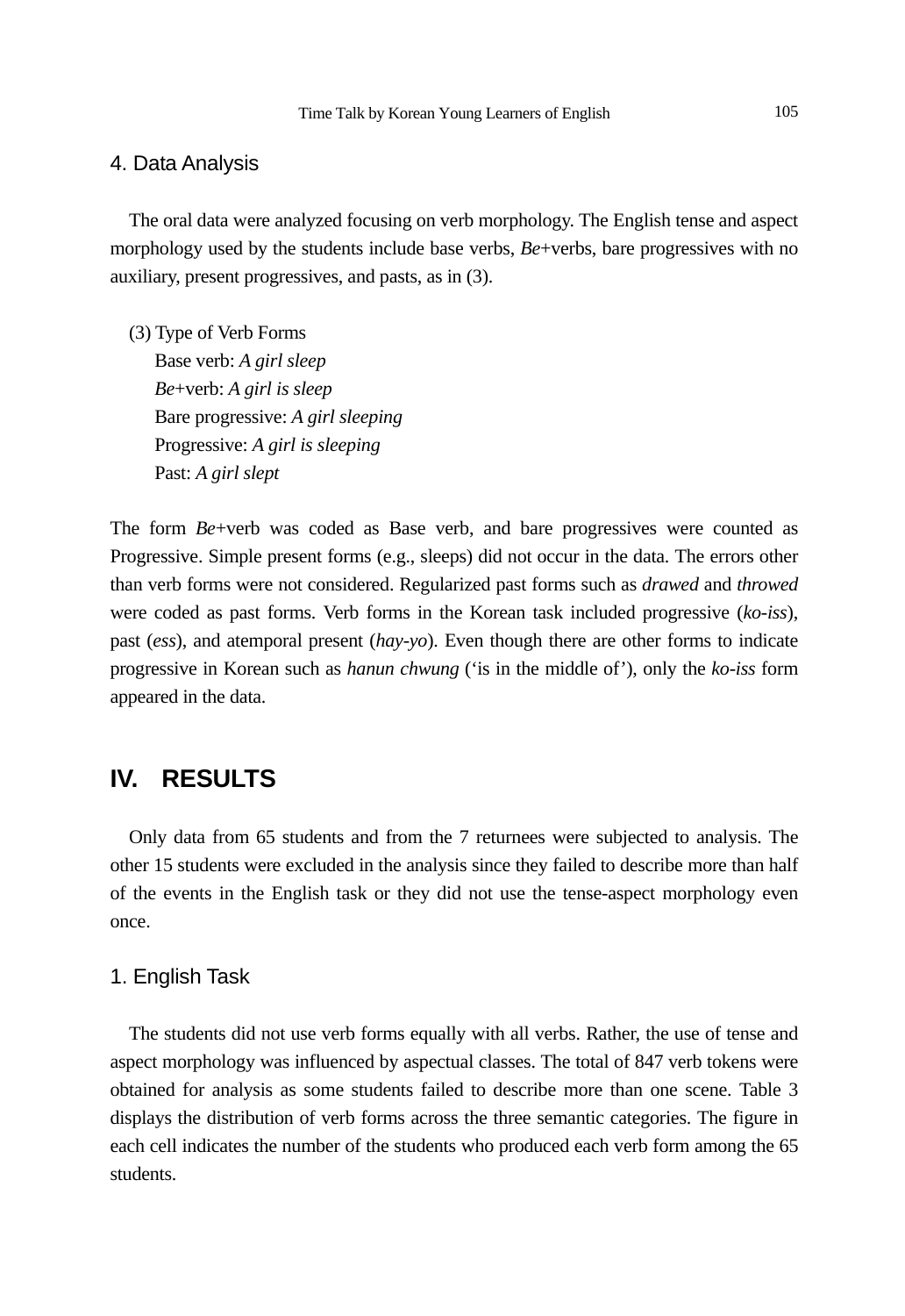## 106 No, GyeongHee

| Distribution of Verb Forms across Situation Types (N=65) |                     |                |                        |                |       |  |  |  |  |  |
|----------------------------------------------------------|---------------------|----------------|------------------------|----------------|-------|--|--|--|--|--|
| Type                                                     | Event               | Base           | Verb form<br>$Be$ -ing | Past           | Total |  |  |  |  |  |
|                                                          | Swim                | $\overline{2}$ | 63                     | $\Omega$       | 65    |  |  |  |  |  |
| Activity                                                 | Sleep               | 10             | 55                     | $\Omega$       | 65    |  |  |  |  |  |
|                                                          | Read book           | 13             | 52                     | $\Omega$       | 65    |  |  |  |  |  |
|                                                          | Watch TV            | 15             | 43                     | 1              | 59    |  |  |  |  |  |
|                                                          | Play violin         | 16             | 34                     | $\overline{c}$ | 52    |  |  |  |  |  |
|                                                          | Total               | 56(18%)        | 247(81%)               | 3(1%)          | 306   |  |  |  |  |  |
|                                                          | Draw cup            | 33             | 16                     | $\overline{4}$ | 53    |  |  |  |  |  |
|                                                          | Write 'A'           | 36             | 15                     | 9              | 60    |  |  |  |  |  |
|                                                          | Color star          | 23             | 35                     | 5              | 63    |  |  |  |  |  |
| Accomplishment                                           | Paint ship          | 23             | 36                     | 5              | 64    |  |  |  |  |  |
|                                                          | Close door          | 50             | $\tau$                 | 7              | 64    |  |  |  |  |  |
|                                                          | Total               | 165(54%)       | 109(36%)               | $30(10\%)$     | 304   |  |  |  |  |  |
| Achievement                                              | Kiss stuffed animal | 33             | 13                     | 7              | 53    |  |  |  |  |  |
|                                                          | Touch nose          | 37             | 10                     | 7              | 54    |  |  |  |  |  |
|                                                          | Throw ball          | 31             | 7                      | 8              | 46    |  |  |  |  |  |
|                                                          | Open box            | 39             | 7                      | 7              | 53    |  |  |  |  |  |
|                                                          | Drop eraser         | 22             | $\overline{4}$         | 5              | 31    |  |  |  |  |  |
|                                                          | Total               | 162(68%)       | 41(17%)                | 34(14%)        | 237   |  |  |  |  |  |
| Total                                                    |                     | 383(45%)       | 397(47%)               | 67(8%)         | 847   |  |  |  |  |  |

**TABLE 3** 

Overall the students described the film clips mostly using the present progressive *-ing* (47%) and base forms (45%). Only 8% of the responses were produced with past forms. What is peculiar is that none of the students produced the past imperfective, *was*+*-ing* form. The results will be discussed centering around the research questions.

## 1) Primacy of Aspect Hypothesis

The first research question was: Do classroom young learners follow what the Primacy of Aspect Hypothesis predicts? Figure 1 shows the results focusing on the use of progressive *-ing* and past forms across situation types. The numbers are from Table 3.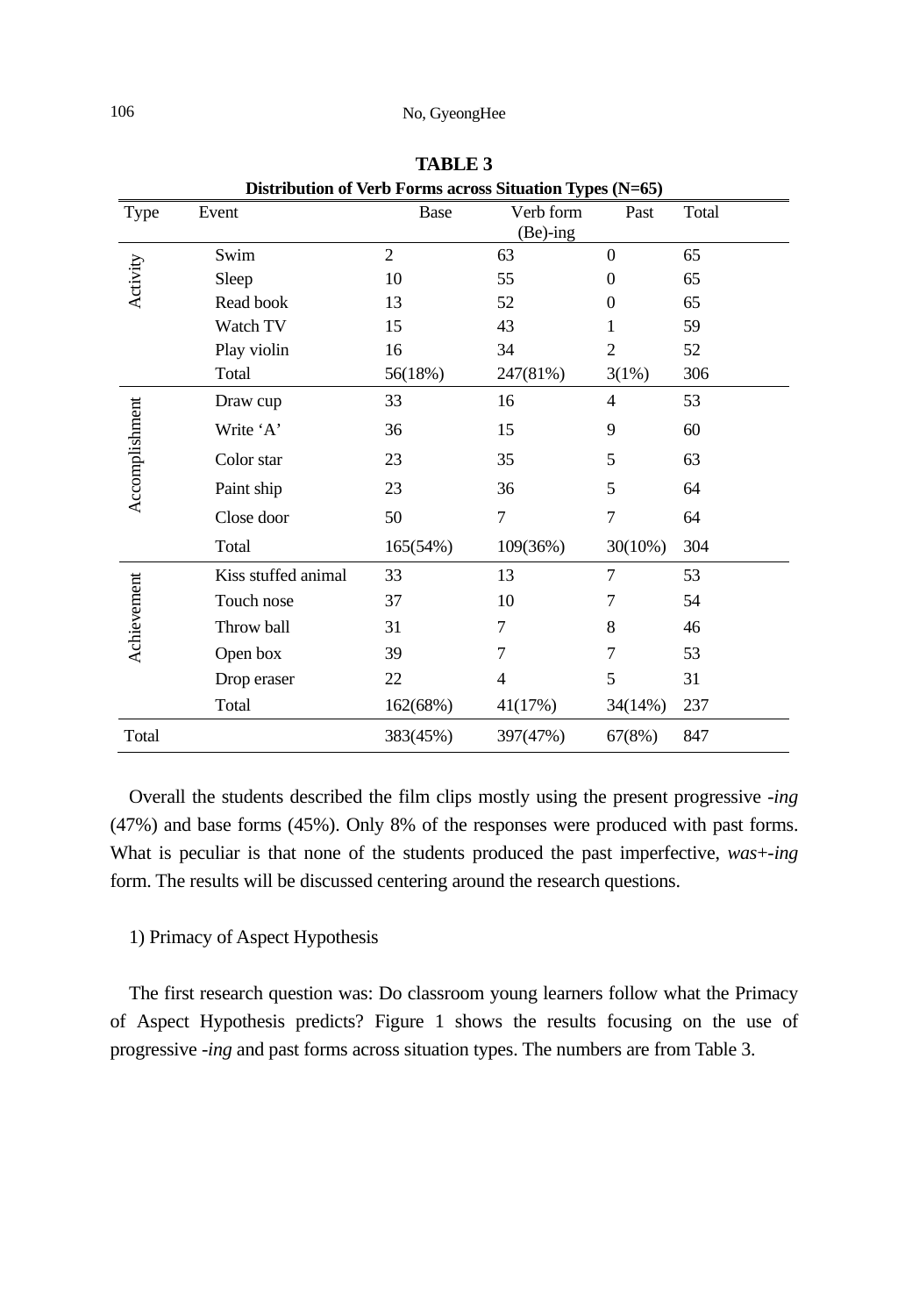

The students used progressive *-ing* most frequently with activities (247 out of 306 responses) and least with achievements (41 out of 237 responses). Their use of the progressive *-ing* is definitely biased in the same direction as the Primacy of Aspect Hypothesis predicted. The use of past forms also supported the hypothesis despite the fact that they rarely used past forms. Overall, Korean young classroom learners conformed to the universal pattern proposed by the Primacy of Aspect Hypothesis.

### 2) Inherent Lexical Aspect versus Actual Situational Properties

The issue of whether learners are guided by actual situational properties of events or by inherent lexical aspect of verbs to use the progressive *-ing* was tested using viewpoint aspect. If the learners knew the function of the progressive *-ing*, and they rely on actual aspectual situations to use the progressive *-ing*, they would distinguish the viewpoint contrasts provided by terminated and completed events. They should use the progressive *-ing* for terminated events and past forms for completed events. For this research question, the data were analyzed, excluding the low group who used the progressive *-ing* exclusively with some of the activity verbs. Remember that the viewpoint contrast was embedded within accomplishment verbs.

Figure 2 shows the number of the progressive *-ing* used for terminated and completed events by Mid and High group students (N=42). Recall that the progressive form is appropriate for the terminated events but not for the completed events. [Draw] in Figure 2 indicates the pair of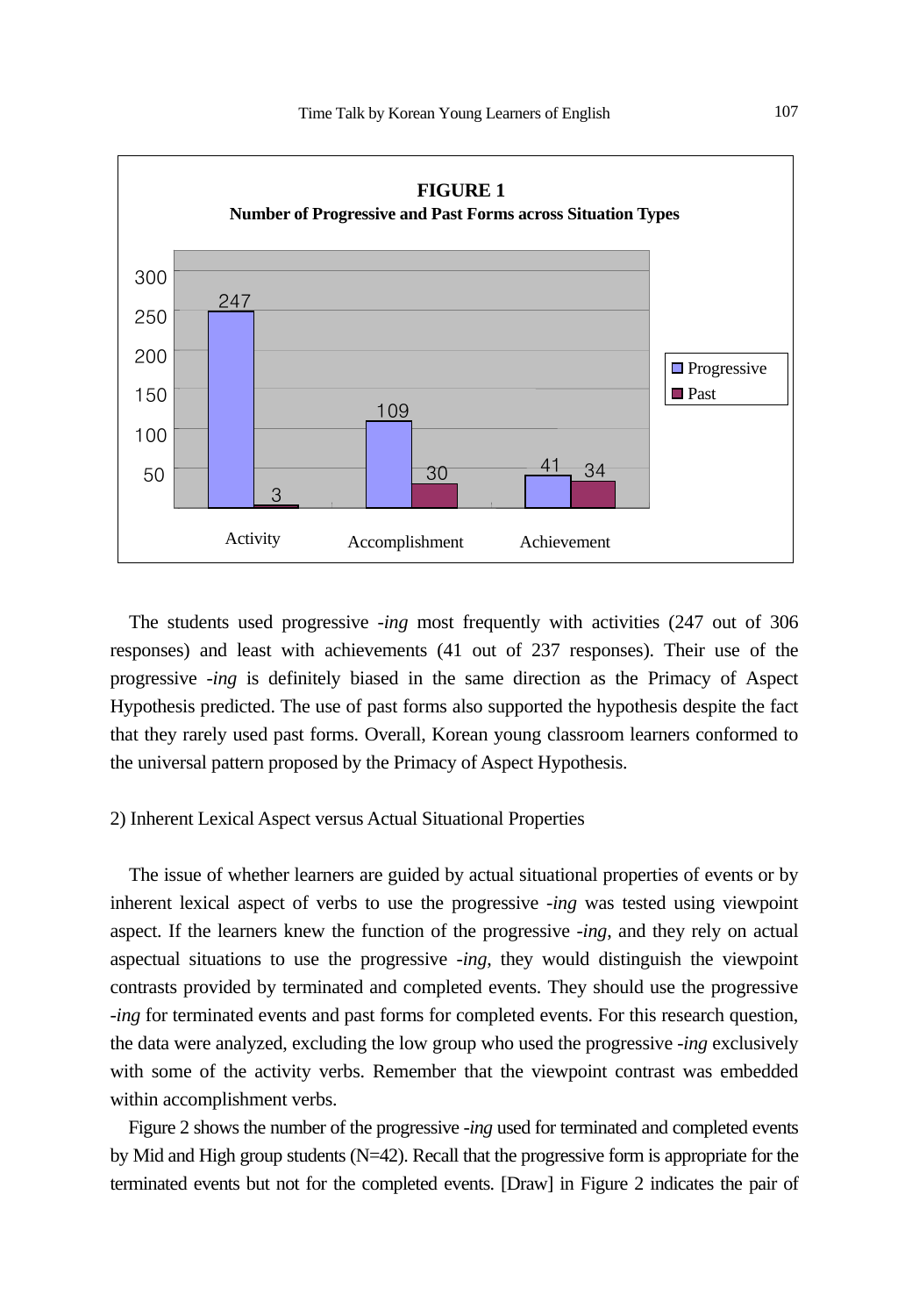terminated [draw a circle] and completed [draw a cup]. For the others, refer to Table 2.



The students seemed to distinguish the viewpoint difference with the event pairs, [draw] and [write], but not with the pairs, [color] and [paint]. From the graph above, we may infer that 10 to 14 students out of 42 students distinguished the viewpoints with the pairs [write] and [draw]. In interpreting the numbers, however, we need to be very cautious, since those inferred numbers can be merely a result from mixed phenomena: Some might use the imperfective *-ing* both with the terminated and the completed events, when some others might use the perfective forms (i.e., base forms or past forms) both with the two types of the events. Since the graph simply puts all of these judgments together, this may confuse the whole picture. To avoid this pitfall, the students' responses were traced across the two types of the events. Individual analyses show that only 3 out of 42 students distinguished the viewpoints of all the four event pairs, and only 5 students did so with the pairs [draw] and [write]. With the pairs of [color] and [paint], the absolute majority used the progressive *-ing*, irrespective of viewpoint differences. They seemed to regard those verbs to be activities even though they had natural endpoints. All in all, the majority of the students did not distinguish the viewpoint distinctions and thus they did not know the meaning of the progressive *-ing*.

One may suspect that the above results are some effects of duration of the events in film clips. Table 4 contrasts the duration times of the two event types in seconds.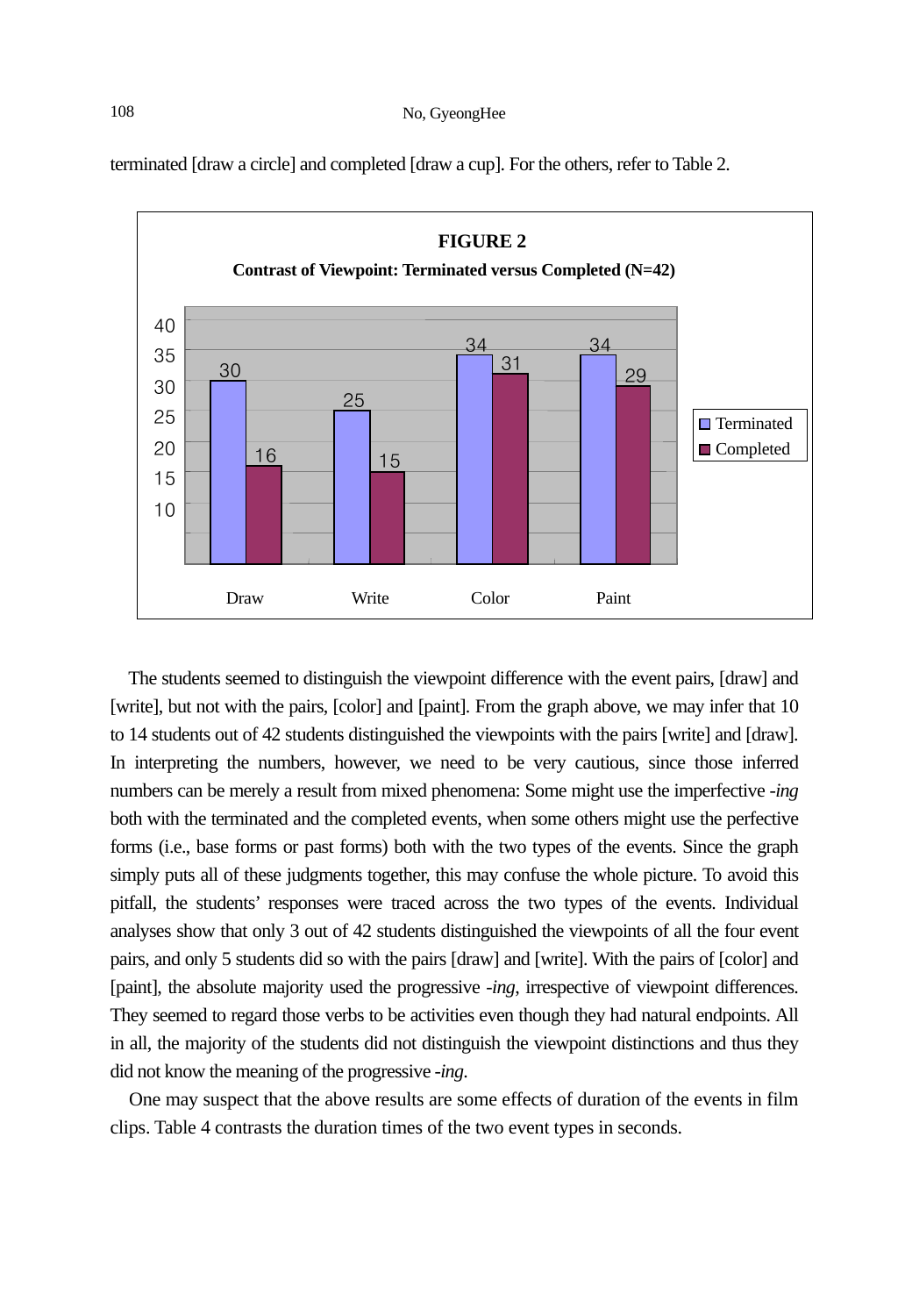**TABLE 4** 

| тарыз т                                     |    |    |  |  |  |  |  |  |  |  |
|---------------------------------------------|----|----|--|--|--|--|--|--|--|--|
| <b>Duration of Each Scene in Film Clips</b> |    |    |  |  |  |  |  |  |  |  |
| Terminated<br>Completed                     |    |    |  |  |  |  |  |  |  |  |
| Draw                                        | 17 |    |  |  |  |  |  |  |  |  |
| Write                                       | 11 | 10 |  |  |  |  |  |  |  |  |
| Paint                                       | 27 | 8  |  |  |  |  |  |  |  |  |
| Color                                       | 30 |    |  |  |  |  |  |  |  |  |

The duration times of terminated events are less than one-third of completed events except for [write]. Considering that most of the students did not distinguish between viewpoints with [paint] and [color], we may conclude that the duration time did not affect the results. Rather, the learners seemed not to be sensitive to actual aspectual properties of the events but are guided by inherent lexical aspect of individual verbs.

One more piece of possible evidence that learners rely on inherent lexical aspects of verbs rather than actual situational properties comes with the events, [open the box] and [close the door]. Figure 3 shows the distribution of verb forms, comparing the two events.



The students exhibited almost the same patterns of distribution of verb forms across the two events, [open the box] and [close the door], even though the actual situation type for the former was achievement, and accomplishment for the latter. Recall that in the film clips the box was opened instantaneously and the door was closed taking time since it was a sliding door. Individual analyses revealed that none of the students used the progressive *-ing* with *open* while using non-progressive with *close*, or vice versa. They were always consistent in using the same verb forms across the pair. This suggests that the students chose verb forms not depending on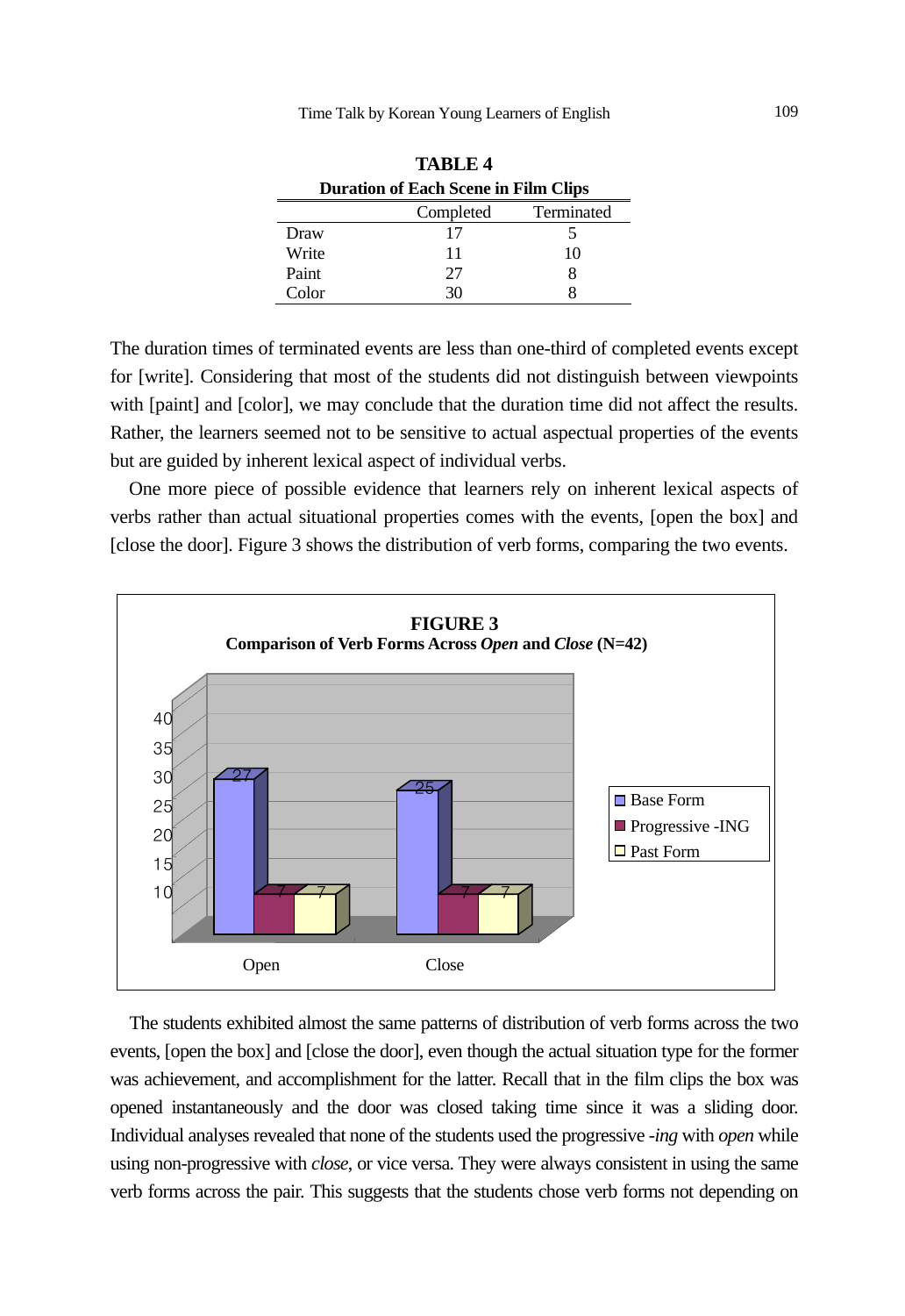the actual aspectual properties, but on the inherent lexical aspect of the verbs.

#### 3) Developmental Patterns of Progressive *-ing*

In order to derive developmental sequences in the acquisition of the progressive *-ing*, the results were analyzed according to the proficiency levels. The students were grouped into three proficiency levels based on the scores from a listening test which was conducted in school for an English contest and their response patterns in the present study. Those who got more than 88 out of a hundred points on the English contest test (16 students) were put in High group. The point of 88 was the cutoff point below which past tense forms were, with very few exceptions, not used. For the remaining students, those who failed to describe more than three scenes were put in Low group consisting of 23 students, while the remaining students were put in Mid group of 26 students.

Figure 4 shows the distribution of the progressive form across situation types. Returnee students were included as a control group. The returnee students used the progressive *-ing* in 100% of the activity verbs, decreasing the percentage with the accomplishments and the achievements. It is very interesting to see that they rarely used the progressive form with the achievements. Instead, they used past forms in 80% of the achievement verbs and in 54% of the accomplishment verbs, even though this was not represented in the graph above.

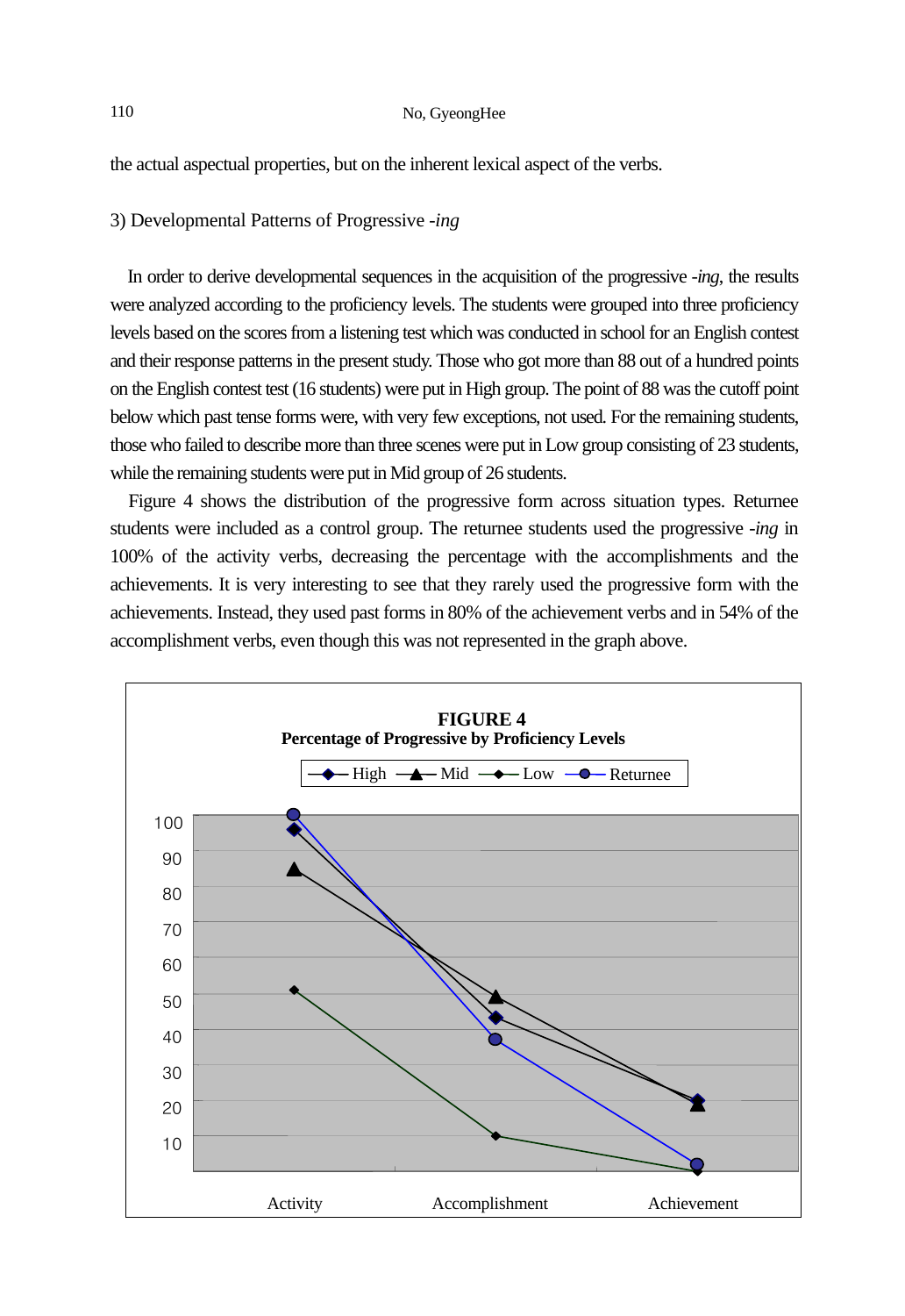The other three groups, High, Mid, and Low, all showed a similar tendency in the use of the progressive *-ing*. When we see from Low group, the progressive form spreads from activities to accomplishments. Compared to Low group, Mid group and High group showed much higher use of the progressive form with activities and the accomplishments, expanding its use to the achievements. The patterns of High and Mid groups are roughly comparable. What is interesting with the two groups is that High group who used the progressive form with the achievements more often than Mid group showed a slightly lower rate in the use of the progressive form with the accomplishments. The two groups diverge from each other in the use of past forms. High level produced the past forms with the achievements at 41% and accomplishments at 36%, whereas the past forms did not emerge yet in Mid group.

The developmental pattern we can infer from the group analysis above can be schematized as in (4). The learners broadened the use of the progressive form to adjacent categories over the proficiency levels. The progressive form, beginning from activities, spreads through accomplishments to achievements, and then probably dwindles to accomplishments to activities as the past forms emerge from achievements, expanding to accomplishments. The pattern in (4) is symmetrical in that Stages 1 and 2 overlap Stages 4 and 5, but they are unique in that in the former stages base verb forms are used with accomplishments and achievements whereas the past forms occupy the two categories in the latter stages.

#### (4) Developmental Pattern of Progressive across Situation Types



#### 4) Individual Verb Variation and Prototype

A final analysis was administered on individual verbs to see verb variation within category in terms of the use of the progressive form. There seem to be prototypical members even within the same category, Activity, which attracted the progressive form. Figure 5 shows the number of the students who used the progressive *-ing* on each activity verb.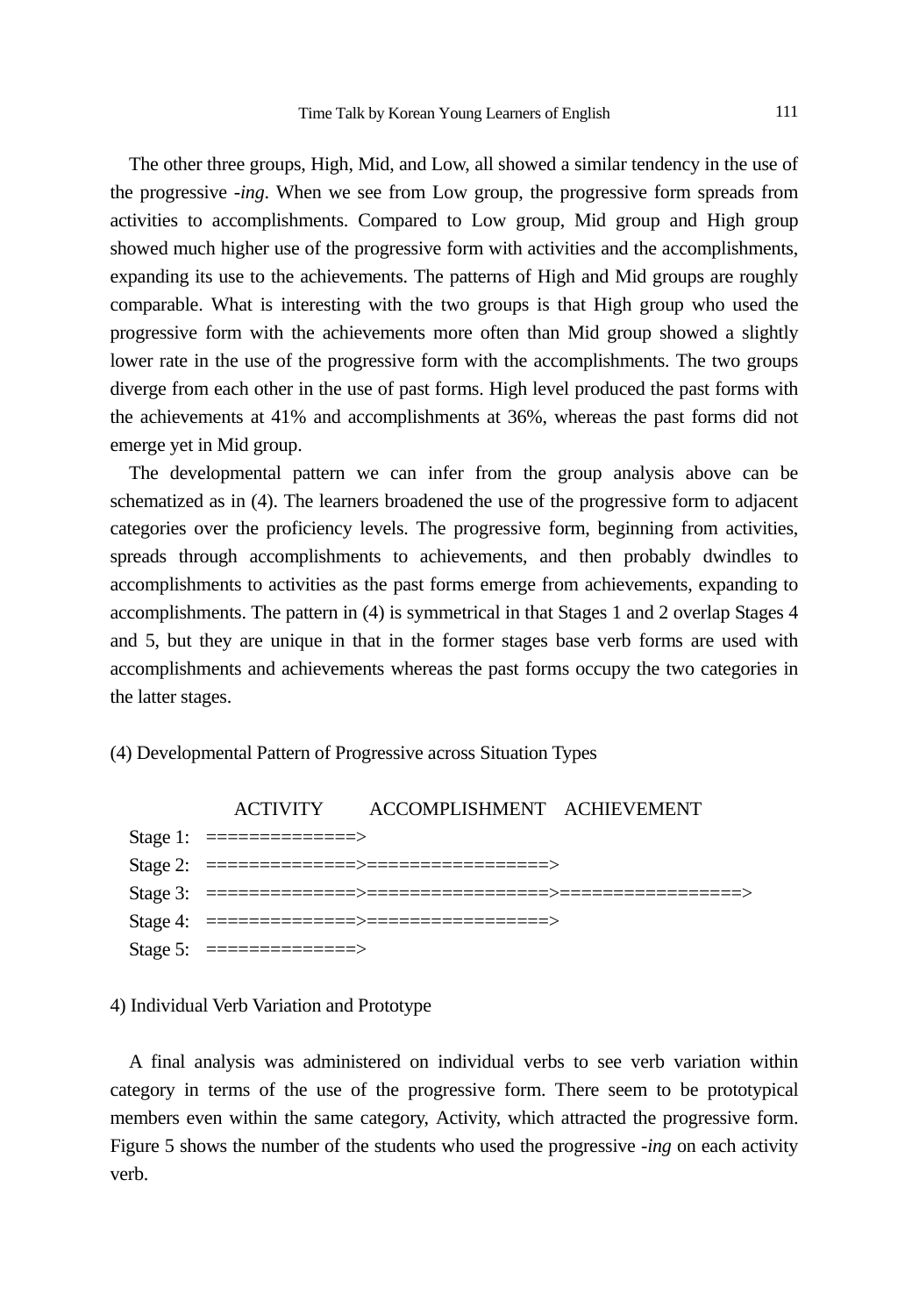

In Figure 5, it is interesting to see that the verb variation within the same category is remarkable. The frequency of using the *-ing* form varied significantly according to different verbs. An ANOVA analysis within the category, Activity, shows that the learners showed a significant difference in using the progressive form depending on verbs  $(F(4,324)=11.96, p<.01)$ . A Tukey HSD post hoc test shows that there are three homogeneous subsets: [swim/sleep/read], [sleep/read/watch], and [watch/play]. From this, we can infer that the students begin to use progressive with *swim* first, then extend its use to *sleep*, *read*, *watch*, and then to *play*. This result will be discussed later in relation to the prototype model by Shirai and Andersen (1995).

## 2. Korean Task

A notable difference in Korean task, compared to English task, was that the students provided very detailed descriptions of the film clips. Also noteworthy is that the students rarely used the past progressive *ko iss-ess*. Figure 6 shows the distribution of verb forms in Korean, sorting into progressive, past, and atemporal forms. 325 tokens (65 students x 15 scenes) were collected for each situation type.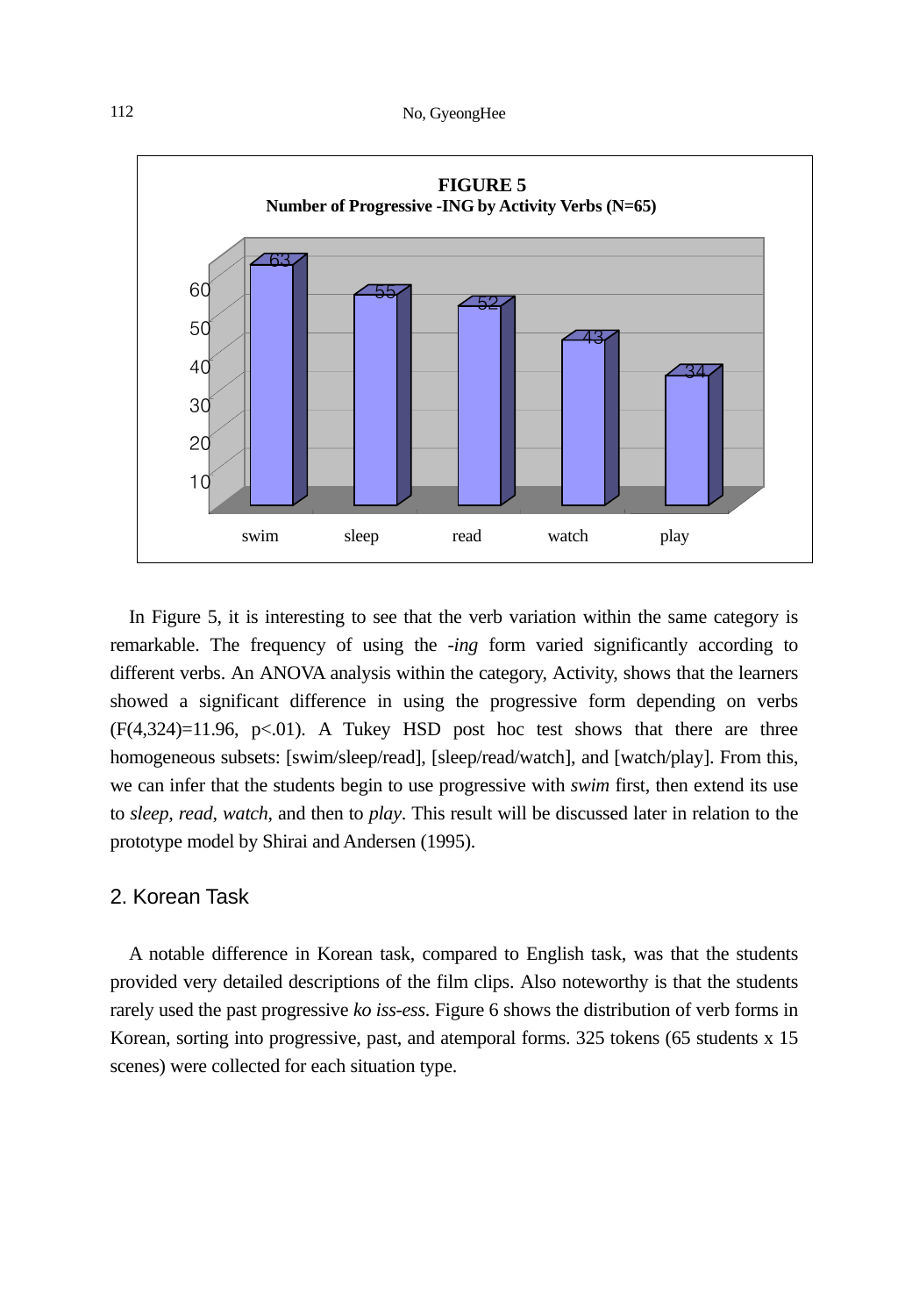

As in the English task, the students showed a distributional bias, using the progressive form, *-ko iss*, predominantly with activities and the past form *-ess* mostly with achievements. The Korean results also replicated the pattern of what the Primacy of Aspect Hypothesis predicted. It is very interesting to see that the students did not use the past forms with activities even though the experiment attempted to force the children to use past forms by manipulating both the linguistic contexts and the non-linguistic contexts. The instruction (*Please describe what you saw*) stated that the event occurred in the past, and 10 seconds were given for the interval between the events and their oral productions.

Now consider the contrast of viewpoint. Figure 7 shows the use of the progressive form -*ko iss* in the terminated and the completed events across the four event pairs.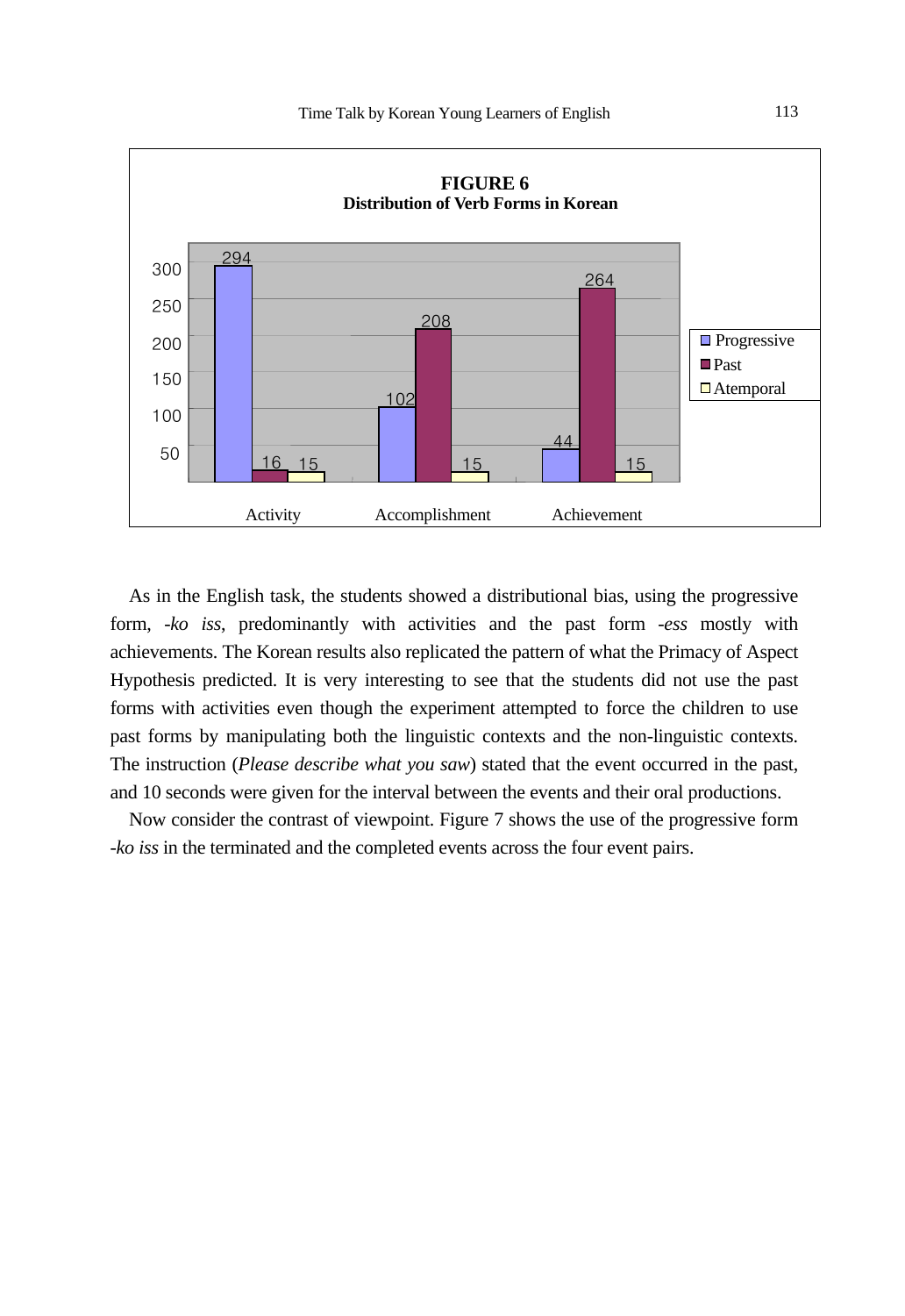

The majority of the students distinguished the viewpoint contrast with the two pairs, [draw] and [write]. With the other two pairs [color] and [paint], they showed a parallel pattern with that in English task, not distinguishing the viewpoint differences. The students seemed to consider the events [color] and [paint] to be activities, regardless of actual situational properties, as in English.

The primary reason for carrying out the Korean task was to contrast with the result of the English task. In order to see how the students described the same events in two different languages, the results of the Korean task compared with English responses are tabulated in Table 5. Notice that the results focus on 16 High group students and 7 Returnees who have acquired past tense forms as well as progressive forms in both languages. The other groups (Mid and Low) have not acquired English past forms yet and thus it is not legitimate to directly compare their descriptions across the two languages. I in the cell indicates imperfective (progressive) and P, perfective (bare forms or past forms). H and R in the first column from the left represent High group students and Returnees, respectively. E and K in the second column are acronyms for English and Korean. A in the row of H7 student represents atemporal form, *hay-yo*. The number in the parenthesis under H shows the number of students who showed the same patterns.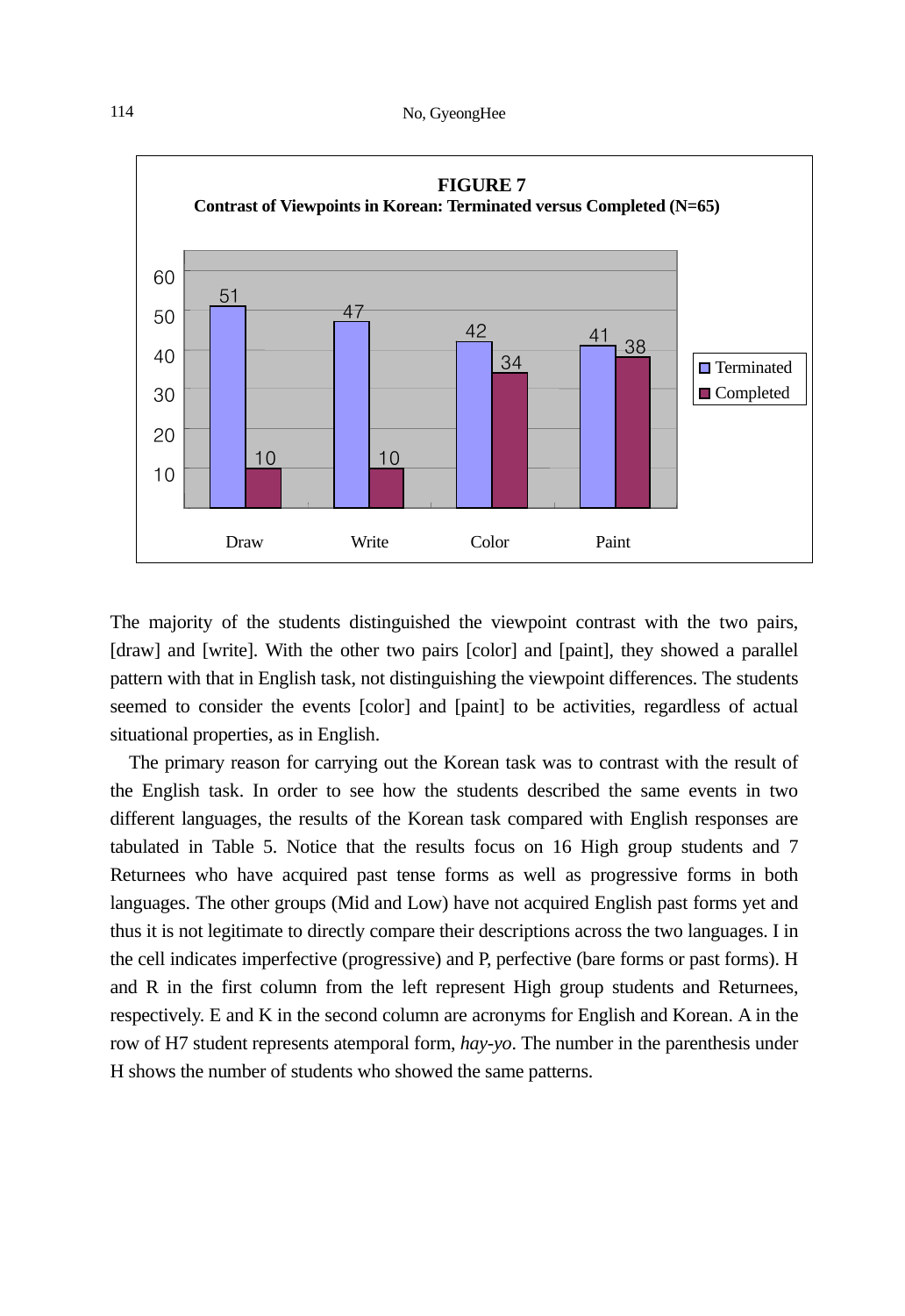|                 |                         | Activity       |                |                |                |                | Accom (Terminated)  |                     |                |                | Accom (Completed)   |                     |                     |                                  | Achievement         |                     |                     |                                  |                                  |                                |
|-----------------|-------------------------|----------------|----------------|----------------|----------------|----------------|---------------------|---------------------|----------------|----------------|---------------------|---------------------|---------------------|----------------------------------|---------------------|---------------------|---------------------|----------------------------------|----------------------------------|--------------------------------|
|                 |                         | swi            | sle            | rea            | wat            | pla            | pai                 | col                 | dra            | wri            | pai                 | col                 | dra                 | wri                              | clo                 | kis                 | tou                 | thr                              | ope                              | dro                            |
| H1              | $\overline{E}$          | I              | T              | T              | T              | I              | I                   | T                   | $\mathbf{P}$   | $\mathbf{P}$   | I                   | T                   | $\mathbf{P}$        | $\overline{P}$                   | $\overline{P}$      | P                   | $\overline{P}$      | $\overline{P}$                   | $\mathbf{P}$                     | P                              |
| (2)             | K                       | I              | I              | I              | I              | I              | $\overline{P}$      | $\overline{P}$      | $\overline{P}$ | $\overline{P}$ | $\overline{P}$      | $\overline{P}$      | $\overline{P}$      | $\overline{P}$                   | $\overline{P}$      | $\overline{P}$      | $\overline{P}$      | $\overline{P}$                   | $\overline{P}$                   | $\overline{P}$                 |
| H2              | $\overline{E}$          | I              | I              | T              | I              | T              | I                   | I                   | I              | I              | $\overline{P}$      | $\overline{P}$      | $\overline{P}$      | $\overline{P}$                   | $\overline{P}$      | P                   | $\overline{P}$      | $\overline{P}$                   | $\mathbf{P}$                     | $\mathbf{P}$                   |
| (1)             | K                       | I              | I              | T              | I              | T              | I                   | I                   | I              | I              | I                   | T                   | $\mathbf{P}$        | $\overline{P}$                   | P                   | P                   | $\overline{P}$      | $\overline{P}$                   | $\mathbf{P}$                     | $\mathbf{P}$                   |
| H <sub>3</sub>  | E                       | I              | I              | I              | I              | I              | $\overline{P}$      | $\overline{P}$      | I              | I              | $\overline{P}$      | $\mathbf{P}$        | $\mathbf{P}$        | $\overline{P}$                   | P                   | P                   | $\overline{P}$      | $\overline{P}$                   | $\mathbf{P}$                     | $\mathbf{P}$                   |
| (2)             | K                       | I              | I              | I              | I              | T              | I                   | I                   | I              | I              | $\overline{P}$      | $\overline{P}$      | $\mathbf{P}$        | $\overline{P}$                   | $\overline{P}$      | P                   | $\overline{P}$      | $\overline{P}$                   | $\overline{P}$                   | $\overline{P}$                 |
| H <sub>4</sub>  | E                       | I              | I              | T              | I              | T              | I                   | I                   | $\overline{P}$ | $\overline{P}$ | I                   | T                   | $\overline{P}$      | $\overline{P}$                   | $\overline{P}$      | $\overline{P}$      | $\overline{P}$      | $\overline{P}$                   | $\overline{P}$                   | $\overline{P}$                 |
| (1)             | K                       | I              | I              | T              | I              | T              | Ī                   | I                   | Ī              | I              | $\overline{P}$      | $\overline{P}$      | $\overline{P}$      | $\overline{P}$                   | $\overline{P}$      | $\overline{P}$      | $\overline{P}$      | $\overline{P}$                   | $\overline{P}$                   | $\overline{P}$                 |
| H <sub>5</sub>  | E                       | I              | I              | T              | I              | I              | I                   | I                   | I              | I              | $\overline{P}$      | $\overline{P}$      | P                   | $\mathbf{P}$                     | $\overline{P}$      | P                   | P                   | $\overline{P}$                   | P                                | $\mathbf{P}$                   |
| (1)             | K                       | I              | I              | Ī              | I              | I              | I                   | I                   | I              | I              | P                   | $\overline{P}$      | P                   | $\mathbf{P}$                     | P                   | P                   | $\overline{P}$      | $\overline{P}$                   | P                                | $\mathbf{P}$                   |
| H <sub>6</sub>  | E                       | I              | Ĩ              | L              | I              | T              | I                   | I                   | I              | I              | Ĭ                   | T                   | P                   | $\overline{P}$                   | P                   | P                   | $\overline{P}$      | P                                | P                                | $\mathbf{P}$                   |
| (2)             | K                       | I              | T              | I              | I              | T              | $\overline{P}$      | $\overline{P}$      | $\overline{P}$ | $\overline{P}$ | $\overline{P}$      | $\overline{P}$      | P                   | $\overline{P}$                   | $\overline{P}$      | $\overline{P}$      | $\overline{P}$      | $\overline{P}$                   | $\overline{P}$                   | P                              |
| H7              | E                       | I              | T              | <sup>T</sup>   | I              | T              | I                   | I                   | I              | I              | Ĭ                   | T                   | I                   | T                                | I                   | T                   | T                   | T                                | T                                | T                              |
| (1)             | K                       | $\overline{A}$ | $\overline{A}$ | $\overline{A}$ | $\mathbf{A}$   | $\mathbf{A}$   | $\overline{A}$      | $\mathbf{A}$        | $\mathbf{A}$   | $\mathbf{A}$   | A                   | A                   | $\overline{A}$      | $\overline{A}$                   | A                   | $\overline{A}$      | $\overline{A}$      | $\mathbf{A}$                     | $\overline{A}$                   | A                              |
| H <sub>8</sub>  | E                       | I              | I              | I              | I              | Ĩ              | I                   | I                   | I              | I              | I                   | I                   | I                   | T                                | I                   | I                   | I                   | I                                | I                                | I                              |
| (2)             | K                       | I              | I              | T              | I              | Ĩ              | I                   | Ĩ                   | I              | I              | Ī                   | Ī                   | I                   | T                                | I                   | I                   | T                   | T                                | I                                | I                              |
| H9              | E                       | I              | I              | 1              | I              | I              | I                   | Ĭ                   | I              | I              | I                   | T                   | $\overline{P}$      | I                                | $\overline{P}$      | $\overline{P}$      | $\overline{P}$      | $\overline{P}$                   | $\overline{P}$                   | P                              |
| (2)             | $\overline{\mathbf{K}}$ | I              | I              | Ī              | I              | Ĩ              | $\overline{P}$      | $\overline{P}$      | $\overline{P}$ | $\overline{P}$ | $\overline{P}$      | $\overline{P}$      | $\overline{P}$      | $\overline{P}$                   | $\overline{P}$      | $\overline{P}$      | $\overline{P}$      | $\overline{P}$                   | $\overline{P}$                   | $\overline{P}$                 |
| H <sub>10</sub> | E                       | I              | I              | I              | I              | I              | I                   | I                   | I              | I              | I                   | I                   | I                   | T                                | $\overline{P}$      | I                   | I                   | $\mathbf{P}$                     | $\mathbf{P}$                     | $\mathbf{P}$                   |
| (1)             | K                       | I              | T              | Ī              | I              | Ĭ              | P                   | $\overline{P}$      | $\overline{P}$ | $\overline{P}$ | $\overline{P}$      | P                   | P                   | $\mathbf{P}$                     | P                   | $\overline{P}$      | $\overline{P}$      | $\mathbf{P}$                     | $\overline{P}$                   | $\mathbf{P}$                   |
| H11             | E                       | I              | I              | I              | I              | I              | $\overline{P}$      | $\overline{P}$      | I              | I              | $\overline{P}$      | $\overline{P}$      | I                   | I                                | $\overline{P}$      | $\overline{P}$      | $\overline{P}$      | $\mathbf{P}$                     | $\mathbf{P}$                     | $\overline{P}$                 |
| (1)             | K                       | I              | I              | I              | I              | Ĭ              | I                   | I                   | I              | I              | I                   | I                   | I                   | I                                | $\overline{P}$      | $\overline{P}$      | $\overline{P}$      | $\overline{P}$                   | $\mathbf{P}$                     | $\mathbf{P}$                   |
| R1              | $\overline{E}$          | Ī              | I              | I              | I              | T              | $\overline{P}$      | $\overline{P}$      | Ī              | $\overline{P}$ | $\overline{P}$      | $\overline{P}$      | $\overline{P}$      | $\overline{P}$                   | $\overline{P}$      | $\overline{P}$      | $\overline{P}$      | $\overline{P}$                   | $\overline{P}$                   | $\overline{P}$                 |
|                 | K                       | I              | I              | T              | I              | $\overline{P}$ | $\overline{P}$      | $\overline{P}$      | $\overline{P}$ | $\overline{P}$ | $\overline{P}$      | $\overline{P}$      | P                   | $\overline{P}$                   | $\overline{P}$      | $\overline{P}$      | $\overline{P}$      | $\overline{P}$                   | $\overline{P}$<br>$\overline{P}$ | $\overline{P}$                 |
| R <sub>2</sub>  | E                       | Ī              | T              | I.             | Ĭ              | Ĭ              | I                   | Ĭ                   | Ĭ              | I              | $\overline{P}$      | $\overline{P}$      | P                   | $\overline{P}$                   | $\overline{P}$      | $\overline{P}$      | $\overline{P}$      | $\overline{P}$                   |                                  | $\overline{P}$                 |
|                 | K                       | I              | I              | I.             | $\overline{P}$ | $\overline{P}$ | P                   | $\overline{P}$      | $\overline{P}$ | $\overline{P}$ | P                   | $\overline{P}$      | P<br>$\overline{P}$ | $\overline{P}$<br>$\overline{P}$ | P<br>$\overline{P}$ | P<br>$\overline{P}$ | P<br>$\overline{P}$ | $\overline{P}$<br>$\overline{P}$ | $\mathbf{p}$<br>$\overline{P}$   | $\mathbf{P}$<br>$\overline{P}$ |
| R <sub>3</sub>  | $\overline{E}$<br>K     | I              | T              | T              | Ĭ              | T              | I<br>$\overline{P}$ | T<br>$\overline{P}$ | I              | I              | Ĭ<br>$\overline{P}$ | T<br>$\overline{P}$ | $\overline{P}$      | $\overline{P}$                   | $\overline{P}$      | $\overline{P}$      | $\overline{P}$      | $\overline{P}$                   | $\overline{P}$                   | $\overline{P}$                 |
|                 |                         | I              | I<br>I         | I<br>T         | I              | I              |                     |                     | I              | I              | $\overline{P}$      | $\overline{P}$      | P                   | $\overline{P}$                   | $\overline{P}$      | $\overline{P}$      | $\overline{P}$      | $\overline{P}$                   | $\overline{P}$                   | P                              |
| R4              | E<br>K                  | I              | I              |                | I              | T<br>T         | I<br>I              | I<br>I              | I              | I<br>I         | $\overline{P}$      | $\mathbf{P}$        | $\mathbf{P}$        | $\overline{P}$                   | P                   | P                   | $\overline{P}$      | $\mathbf{P}$                     | $\mathbf{P}$                     | $\mathbf{P}$                   |
| R <sub>5</sub>  | E                       | I<br>I         |                | I              | I<br>I         | T <sub>1</sub> | I                   | I                   | I<br>I         | I              | I                   |                     | $\mathbf{P}$        | $\overline{P}$                   | P                   | I                   | P                   | $\mathbf{P}$                     | $\mathbf{P}$                     | $\mathbf{P}$                   |
|                 | $\overline{\mathbf{K}}$ | I              | I<br>T         | I<br>T         | $\overline{P}$ | $\overline{P}$ | $\overline{P}$      | $\overline{P}$      | $\overline{P}$ | $\overline{P}$ | $\overline{P}$      | I<br>$\overline{P}$ | $\overline{P}$      | $\overline{P}$                   | $\overline{P}$      | $\overline{P}$      | $\overline{P}$      | $\overline{P}$                   | $\overline{P}$                   | $\overline{P}$                 |
| R6              | $\overline{E}$          | I              | I              | T              | I              | I              | I                   | I                   | I              | I              | I                   | I                   | I                   | I                                | I                   | I                   | $\overline{P}$      | $\overline{P}$                   | $\overline{P}$                   | $\overline{P}$                 |
|                 | K                       | I              | I              | T              | I              | Ĭ              | I                   | I                   | I              | I              | I                   | I                   | I                   | I                                | I                   | I                   | $\overline{P}$      | $\overline{P}$                   | $\mathbf{P}$                     | $\mathbf{P}$                   |
| R7              | E                       | I              | I              | Ī              | I              | I              | I                   | I                   | I              | I              | I                   | I                   | I                   | I                                | I                   | I                   | I                   | I                                | I                                | I                              |
|                 | K                       | I              | I              | Ī              | I              | Ĭ              | I                   | I                   | I              | Ĭ              | Ĭ                   | I                   | I                   | Ĭ                                | I                   | Ĭ                   | I                   | Ī                                | I                                | T                              |
|                 |                         |                |                |                |                |                |                     |                     |                |                |                     |                     |                     |                                  |                     |                     |                     |                                  |                                  |                                |

**TABLE 5** 

**Distribution of Perfective and Imperfective in English and Korean** 

Overall, the students showed a strong tendency to use imperfective (progressive forms) with activity verbs and perfective (past or base forms) with achievement verbs in the two languages. A remarkable difference between the two languages comes from the accomplishment verbs. Only 7 out of 23 students maintained the same aspectual forms to describe the same events across Korean and English. Twelve out of 16 High level students and 4 out of 7 Returnees described the events using different aspectual forms across the two languages, indicated by shaded cells. For example, H1 student used the imperfective progressive *-ing* with [color] and [paint] in English, while using perfective (the past form *-ess*) in Korean. For some students (H6, H9, H10, R2, R5), this range became extensive. Going even further, H7 employed two totally different systems to describe the same events. She kept using the progressive form *-ing* in English regardless of the event types, whereas she maintained the atemporal *hay-yo* forms throughout the whole Korean task. This result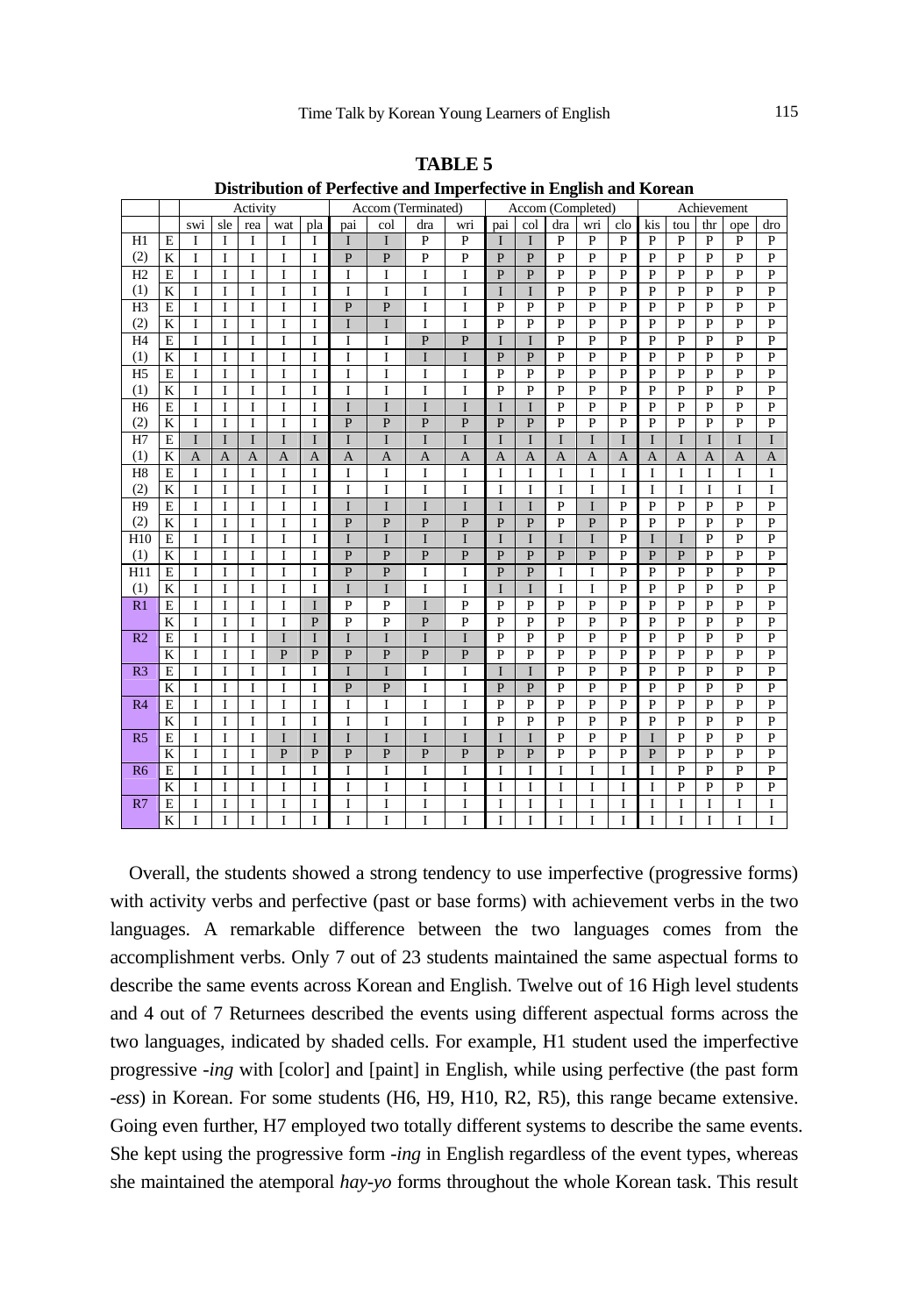will be discussed later in relation to autonomy of the interlanguage system.

# **V. DISCUSSION**

The present study provided obligatory contexts for the use of past and progressive forms. Linguistic contexts through instruction (i.e., *Please describe what you saw*) as well as nonlinguistic contexts (i.e., the interval of 10 seconds between the event time and the speech time) encouraged the children to use past forms. In contrast, the terminated events required the use of the progressive *-ing*. Despite the devices to elicit past forms and progressive forms, the learners followed the universal pattern proposed by the Primacy of Aspect Hypothesis. Their use of tense-aspect morphology was strongly influenced by the Vendlerian aspectual classes. What we could infer from the group analysis was that the progressive form, beginning from activities, spreads through accomplishments to achievements. The past forms, emerging from achievements, expand to accomplishments. The biased distribution of tense and aspect morphology across aspectual classes seems to result from cognitive characteristics common to all human beings where aspectual distinctions are perceived more saliently than are tense distinctions, as Smith (1997) proposes.

Regarding the acquisition of past forms, the previous studies (e.g., Bardovi-Harlig  $\&$ Bergstrom, 1996) bound accomplishments and achievements into one stage in the development of past tense morphology. Contrary to the claims, the present result shows that the development of past forms is sequential from achievements to accomplishments. From the individual analysis, no such cases were observed where the past forms occurred with accomplishments but not with achievements. The use of the past forms with accomplishments always entailed use with achievements. The opposite cases were observed, however, where the learners use the past forms with achievements but not with accomplishments.

Turning to the issue of viewpoint contrast, it is not easy to present a comprehensive picture. Terminated events were provided to see whether the learners are guided by inherent lexical aspect of verbs or by actual situational properties of the events, to make aspectual choice. The results are mixed in that the learners exhibited different behaviors depending on individual event pairs. With the pairs [write] and [draw], the learners distinguished the viewpoint contrasts in Korean, but not in English. That is, they used the progressive *-ko iss* (imperfective) for terminated accomplishments and the past form *-ess* (perfective) for completed accomplishments in Korean. In English, however, they did not distinguish them, using the same verb forms for both the event pairs. Then we can draw a conclusion that the learners did not acquire the function of the English progressive form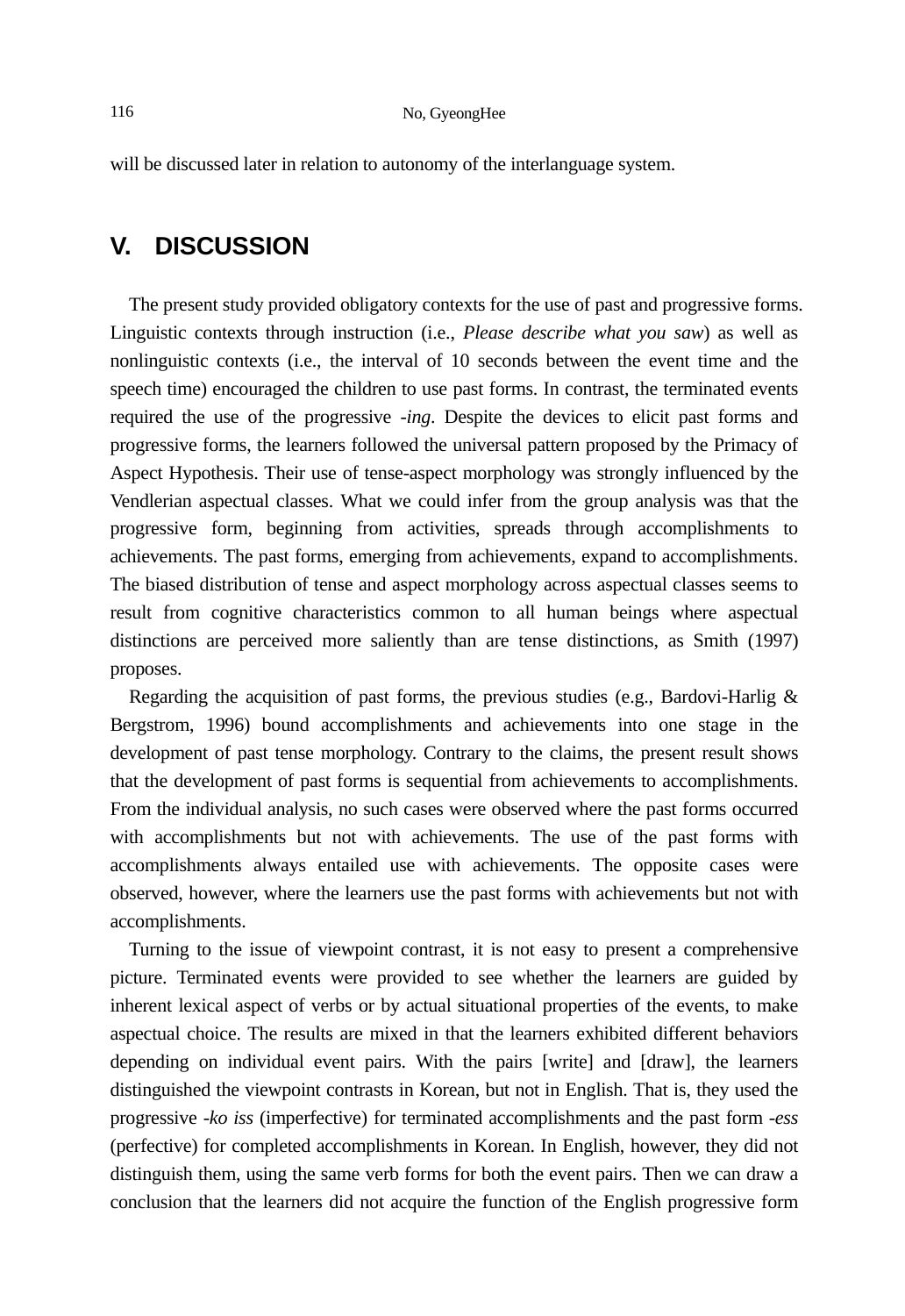yet. This conclusion is immediately confronted with the counterexamples of [color] and [paint]. With the two event pairs, the children did not distinguish the viewpoint contrasts either in Korean or in English. They maintained the use of the progressive forms both for terminated events and completed events. One possibility is that they might consider the verbs to be activities rather than accomplishments. In order to make aspectual choice, they relied on inherent lexical aspects of the verbs rather than actual situational properties of the events. This speculation is supported by the results of [open the box] and [close the door]. As mentioned earlier, the two events were designed to be classified into two different classes. The event [open the door] was an achievement since the box was opened instantaneously, whereas the event [close the door] was an accomplishment since it took time to close the sliding door. Nevertheless, the learners showed exactly the same patterns for the two events in terms of the use of verb forms. Taking all the results into consideration, it seems not unreasonable to suggest that the learners make aspectual choice based on inherent lexical aspect of verbs.

Now consider the verb variation within a category. Shirai (1991) and Shirai and Andersen (1995) employed the prototype theory to account for the biased distribution of tense-aspect morphology in input. They applied the theory to the aspectual category levels, proposing that learners use the progressive form primarily with activities because the prototypical meaning of the progressive is action-in-progress, and this matches with the core properties of the activity. The present results suggest that the prototype model is also applied to individual verb levels within a category as well as in the category levels. As shown earlier in Figure 5, verb variation within a category is remarkable in terms of the use of the progressive form; *Swim* attracted the progressive form the most and *play* the least. One possibility of this skewed distribution may be that *swim* is a more prototypical activity verb than *play*. If so, it follows that Vendlerian semantic categories should be understood in a continuum rather than in a categorical manner. Alternatively, the verbal variation may simply result from instructional effects. The students might encounter *swimming* first in the textbooks or in the teachers' input. This issue requires future research.

Of utmost interest is the comparison of Korean and English results. What was common in the two languages was that the learners showed the distributional bias following the universal pattern predicted by the Primacy of Aspect Hypothesis. However, they exhibited a remarkable difference with accomplishments across the two languages. The majority of the students described the same events using different aspectual forms across the two languages. For example, some students used the imperfective progressive *-ing* with [color] and [paint] in English, while using perfective (the past form *-ess*) in Korean. If L1 transfer was operative in describing the events, we would expect the children to show some parallels between Korean and English descriptions in terms of the use of tense and aspect. The results appeared to the contrary. Although there might be peripheral L1 influences in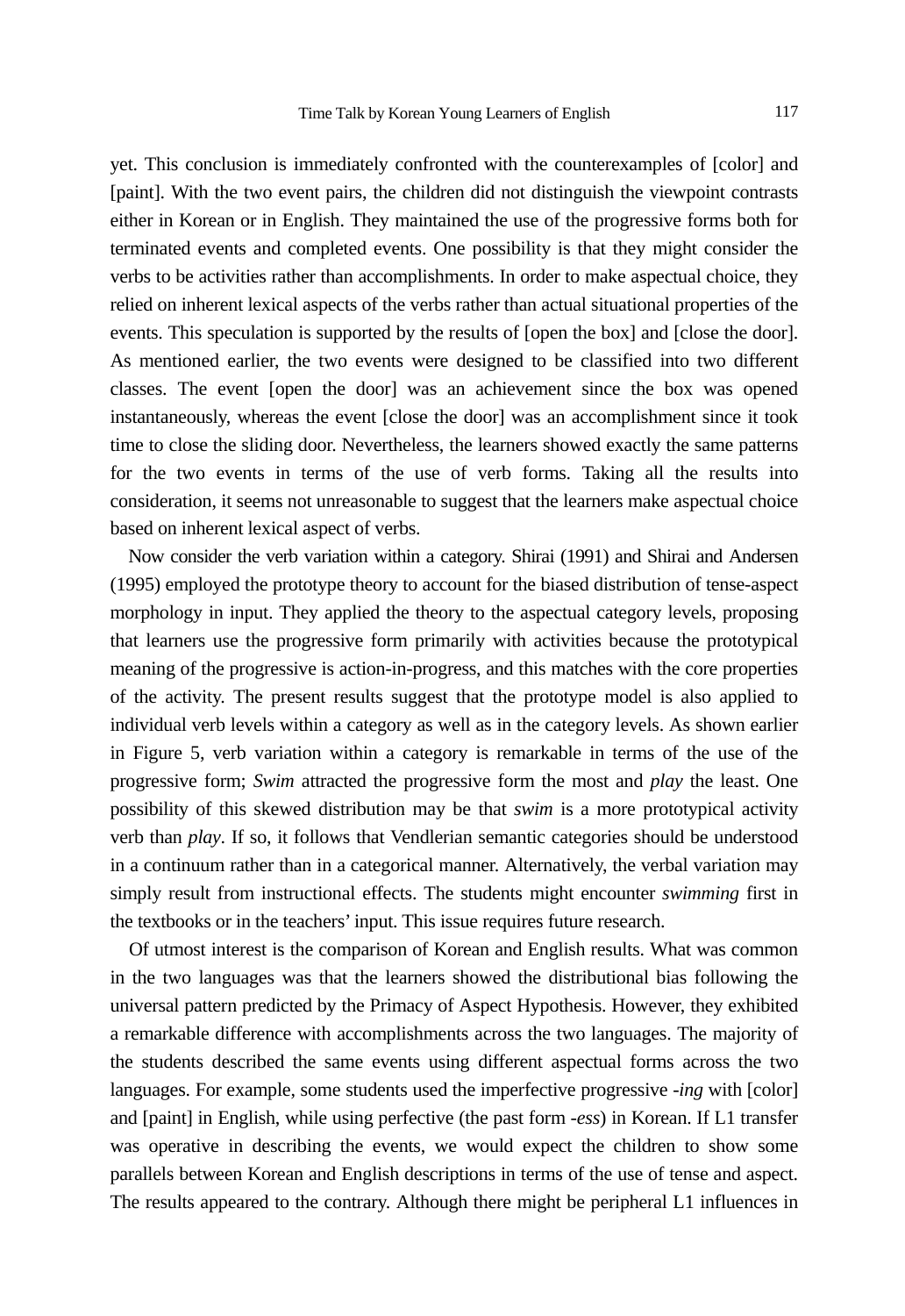the acquisition of the tense and aspect systems as reported by the previous studies (Shin-Hye Kim, 1999; Shirai, 2002), it appears that in the main the interlanguage system develops autonomously, following its own track.

Finally, some words are needed for pedagogical applications. If there is a universal pattern in the development of tense-aspect morphology, the acquisition of tense and aspect systems may be influenced less by instruction than by verbal semantics. If interlanguage system develops autonomously, keeping its own way, then we need to teach what the learners are ready to learn, as the Teachability Hypothesis (Pienemann, 1985) has proposed. To facilitate the acquisition track, it would be desirable to provide the tense and aspect morphology contextualized in their prototypical situations.

## **REFERENCES**

- Andersen, R. (1991). Developmental sequences: The emergence of aspect marking in second language acquisition. In C. Ferguson & T. Huebner (Eds.), *Second language acquisition and linguistic theories* (pp. 305-324). Philadelphia: John Benjamins.
- Andersen, R. (1993). Four operating principles and input distribution as explanations for underdeveloped and mature morphological systems. In K. Hyltenstam & A. Viborg (Eds.), *Progression and regression in language* (pp. 309-339). Cambridge, UK: Cambridge University Press.
- Andersen, R., & Shirai, Y. (1996). The primacy of aspect in first and second language acquisition: The pidgin-creole connection. In W. Ritchie & T. Bhatia (Eds.), *Handbook of second language acquisition* (pp. 527-570). San Diego, CA: Academic Press.
- Antinucci, F., & Miller, R. (1976). How children talk about what happened. *Journal of Child Language, 3*, 169-189.
- Bardovi-Harlig, K. (1998). Narrative structure and lexical aspect: Conspiring factors in second language acquisition of tense-aspect morphology. *Studies in Second Language Acquisition, 20*, 471-508.
- Bardovi-Harlig, K. (2000). Tense and aspect in second language acquisition: Form, meaning, and use. Malden, MA: Blackwell.
- Bardovi-Harlig, R., & Bergstrom, A. (1996). Acquisition of tense and aspect in second and foreign language learning: Learner narratives in ESL and FEL. *The Canadian Modern Language Review, 52*, 308-330.
- Bardovi-Harlig, R., & Reynolds, D. (1995). The role of lexical aspect in the acquisition of tense and aspect. *TESOL Quarterly, 29*, 107-131.
- Bickerton, D. (1981). *Roots of language*. Ann Arbor, MI: Karoma Publishers.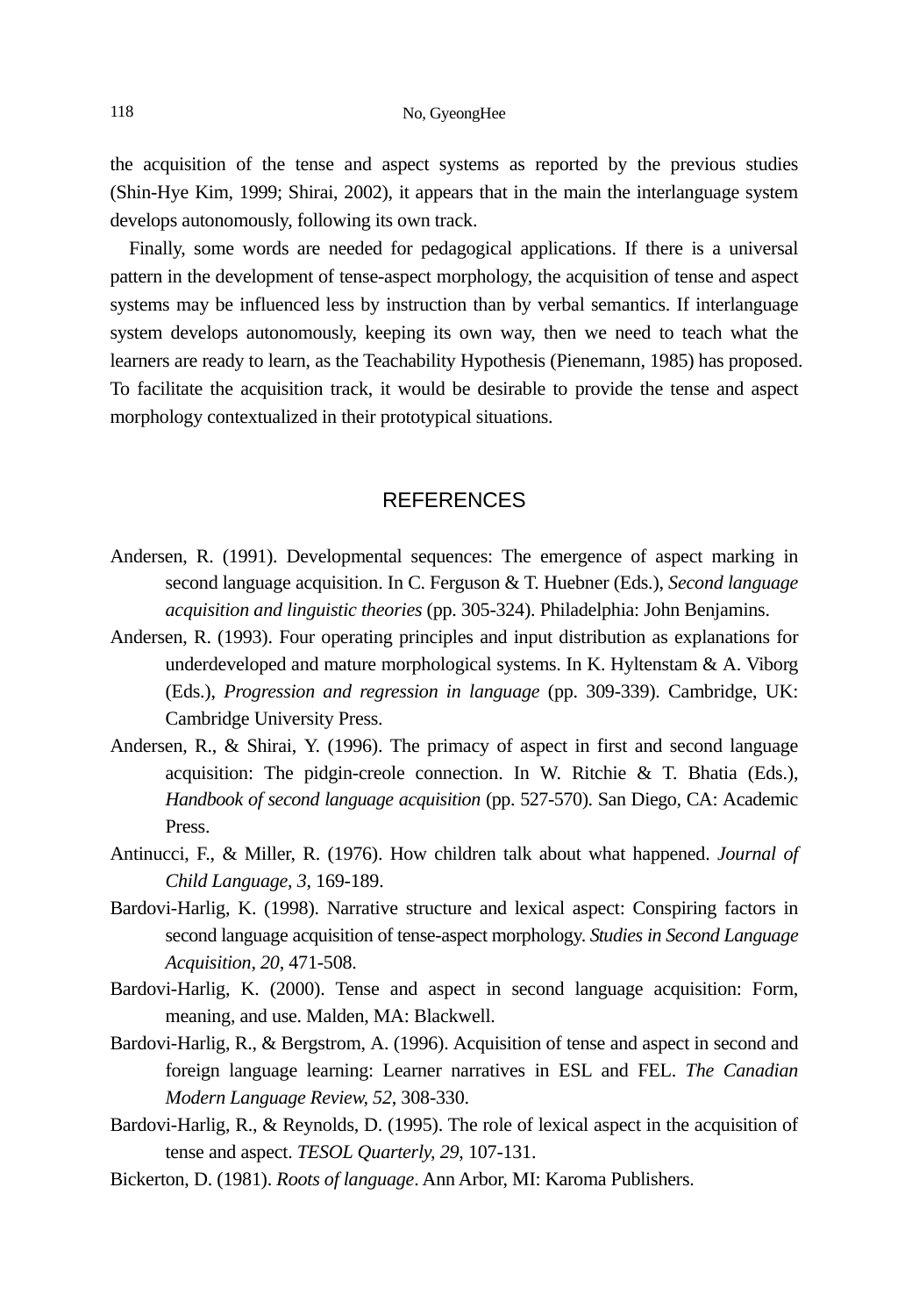- Bloom, L, Lifter, K., & Afitz, J. (1980). Semantics of verbs and the development of verb inflection in child language. *Language, 56*, 386-412.
- Bronckart, J., & Sinclair, H. (1973). Time, tense, and aspect. *Cognition, 2*, 107-130.
- Brown, R. (1973). *A first language: The early stages*. Cambridge, MA: Harvard University Press.
- Comrie, B. (1976). *Aspect*. New York: Cambridge University Press.
- Giacalone-Ramat, A. (2002). How do learners acquire the classical three categories of temporality?: Evidence from L2 Italian. In R. Salaberry & Y. Shirai (Eds.), *The L2 acquisition of tense-aspect morphology* (pp. 221-247). Amsterdam: John Benjamins Publishing Company.
- Housen, A. (2002). The development of tense-aspect in English as a second language and the variable influence of inherent aspect. In R. Salaberry & Y. Shirai (Eds.), *The L2 acquisition of tense-aspect morphology* (pp. 155-197). Amsterdam: John Benjamins Publishing Company.
- Kim, Shin-Hye. (1999). *The acquisition of tense and aspect by Korean and Chinese learners of English*. Doctoral Dissertation. The University of Texas at Austin.
- Kumpf, L. (1984). Temporal systems and universality in interlanguage: A case study. In F. Eckman, L. Bell & D. Nelson (Eds.), *Universals of second language acquisition* (pp. 132-143). Rowley, MA: Newbury House.
- Lee, Eun-Joo. (2001). Interlanguage development by two Korean speakers of English with a focus on temporality. *Language Learning, 51*, 591-633.
- Li, P. (1989). *Aspect and aktionsart in child Mandarin*. PhD. Dissertation. University of Leiden, Leiden, The Netherlands.
- No, GyeongHee. (2000). Development of the progressive form in English and pedagogical implications. *English Teaching, 55*, 213-229.
- Pienemann, M. (1985). Learnability and syllabus construction. In K. Hyltenstam & M. Pienemann (Eds.), *Modelling and assessing second language acquisition* (pp. 23-75). Clevedon, Somerset: Multilingual Matters.
- Robison, R. (1990). The primacy of aspect: Aspectual marking in English interlanguage. *Studies in Second Language Acquisition, 12*, 315-330.
- Robison, R. (1995). The aspect hypothesis revisited: A cross-sectional study of tense and aspect marking in interlanguage. *Applied Linguistics, 16*, 344-370.
- Rohde, A. (1996). The aspect hypothesis and emergence of tense distinction in naturalistic L2 acquisition. *Linguistics, 34*, 1115-1138.
- Rohde, A. (2002). The aspect hypothesis in naturalistic L2 acquisition: What uninflected and non-target-like verb forms in early interlanguage tell us. In R. Salaberry & Y. Shirai (Eds.), *The L2 acquisition of tense-aspect morphology* (pp. 199-220). Amsterdam: John Benjamins Publishing Company.
- Rosch, E. (1973). On the internal structure of perceptual and semantic categories, In T.